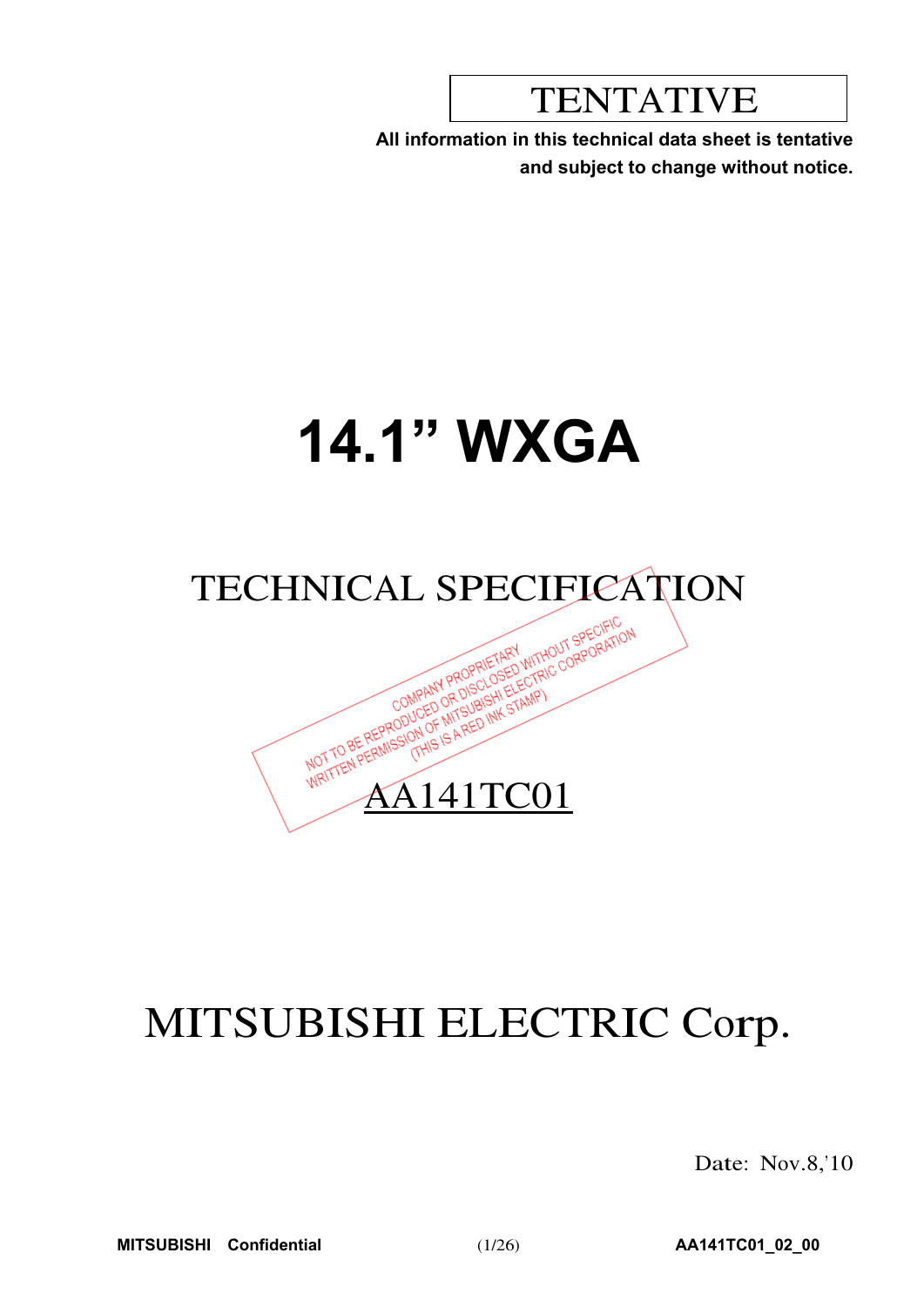# **CONTENTS**

| N <sub>0</sub> . | Item                                    | Page               |
|------------------|-----------------------------------------|--------------------|
|                  | <b>COVER</b>                            | 1                  |
|                  | <b>CONTENTS</b>                         | $\mathfrak{D}$     |
| $\mathbf{1}$     | <b>APPLICATION</b>                      | 3                  |
| $\mathfrak{D}$   | <b>OVERVIEW</b>                         | $\overline{4}$     |
| 3                | <b>ABSOLUTE MAXIMUM RATINGS</b>         | 5                  |
| $\overline{4}$   | ELECTRICAL CHARACTERISTICS              | 5, 6, 7            |
| 5                | <b>INTERFACE PIN CONNECTION</b>         | 8, 9, 10           |
| 6                | <b>INTERFACE TIMING</b>                 | 11, 12, 13, 14, 15 |
| 7                | <b>BLOCK DIAGRAM</b>                    | 16                 |
| 8                | MECHANICAL SPECIFICATION                | 17, 18             |
| 9                | OPTICAL CHARACTERISTICS                 | 19, 20, 21         |
| 10               | RELIABILITY TEST CONDITION              | 22                 |
| 11               | <b>OTHER FEATURE</b>                    | 23                 |
| 12               | HANDLING PRECAUTIONS FOR TFT-LCD MODULE | 24, 25, 26         |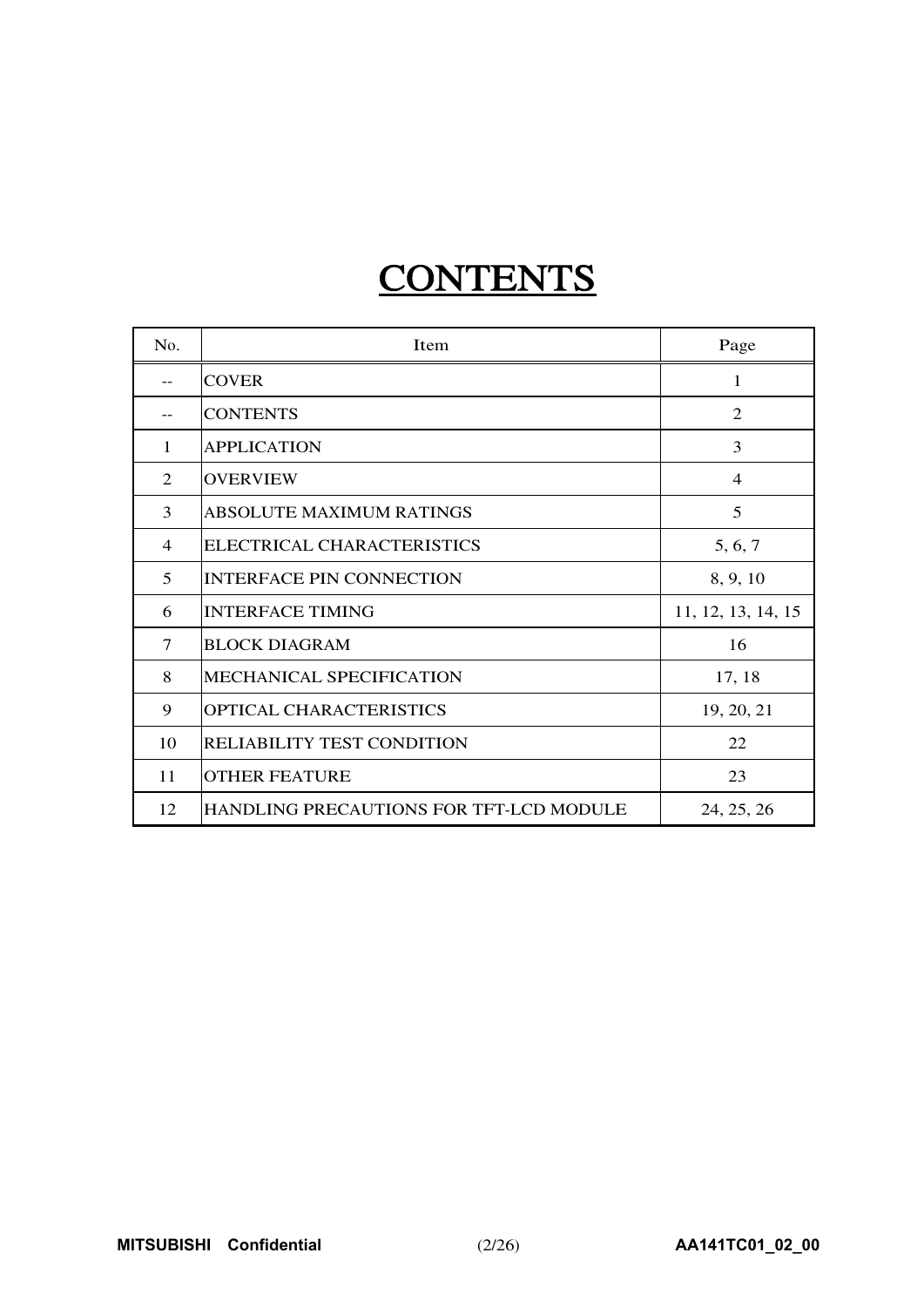### **1. APPLICATION**

This specification applies to color TFT-LCD module, AA141TC01.

These specification papers are the proprietary product of Mitsubishi Electric Corporation ("MITSUBISHI) and include materials protected under copyright of MITSUBISHI. No part of this document may be reproduced in any form or by any means without the express written permission of MITSUBISHI.

MITSUBISHI does not assume any liability for infringement of patents, copyrights or other intellectual property rights of third parties by or arising from use of a product specified in this document. No license, express, implied or otherwise, is granted under any patents, copyrights or other intellectual property rights of MITSUBISHI or of others.

MITSUBISHI classifies the usage of the TFT-LCD module as follows. Please confirm the usage before using the product.

(1) Standard Usage

Computers, office equipment, factory automation equipment, test and measurement equipment, communications, transportation equipment(automobiles, ships, trains, etc.), provided, however, that operation is not influenced by TFT-LCD directly.

(2) Special Usage

Medical equipment, safety equipment, transportation equipment, provided, however, that TFT-LCD is necessary to its operation.

(3) Specific Usage

Cockpit Equipment, military systems, aerospace equipment, nuclear reactor control systems, life support systems and any other equipment. MITSUBISHI should make a contract that stipulate apportionment of responsibilities between MITSUBISHI and our customer.

The product specified in this document is designed for "Standard Usage" unless otherwise specified in this document. If customers intend to use the product for applications other than those specified for "Standard Usage", they should first contact MITSUBISHI sales representative for it's intended use in writing.

MITSUBISHI has been making continuous effort to improve the reliability of its products. Customers should implement sufficient reliability design of their application equipments such as redundant system design, fail-safe functions, anti-failure features.

MITSUBISHI assumes no responsibility for any damage resulting from the use of the product that does not comply with the instructions and the precautions specified in this document.

Please contact and consult a MITSUBISHI sales representative for any questions regarding this product.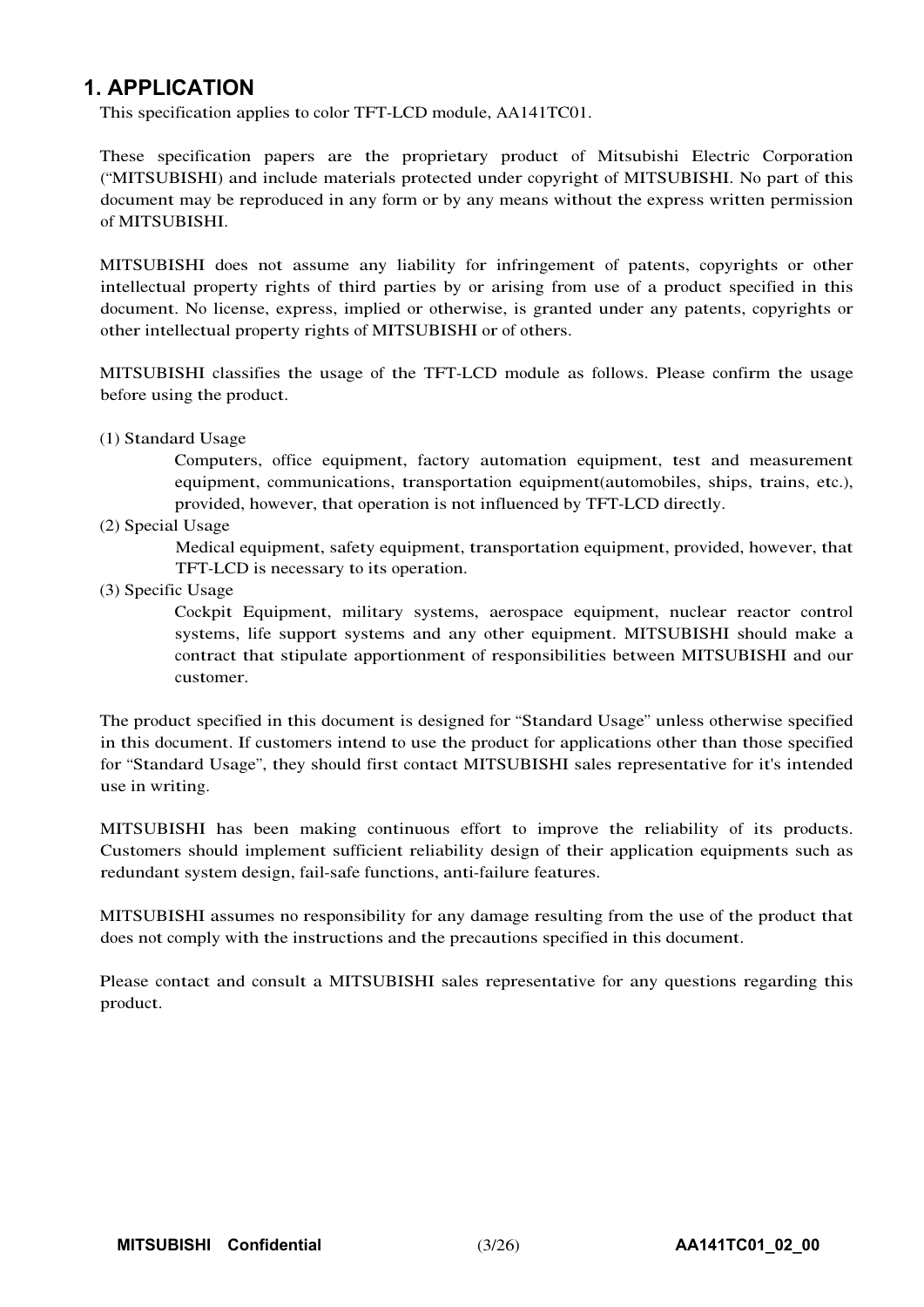# **2. OVERVIEW**

AA141TC01 is 14.1" color TFT-LCD (Thin Film Transistor Liquid Crystal Display) module composed of LCD panel, driver ICs, control circuit, and backlight unit.

By applying 6 bit or 8 bit digital data,  $1280 \times 800$ ,  $262$ k-color or 16.7M-color images are displayed on the 14.1" diagonal screen. Input power voltage is 3.3V for LCD driving.

The type of data and control signals are digital and transmitted via LVDS interface per Typ. 71MHz clock cycle.

Driver circuit for LED backlight is not included in this module. General specifications are summarized in the following table:

| <b>ITEM</b>                   | <b>SPECIFICATION</b>                                                     |
|-------------------------------|--------------------------------------------------------------------------|
| Display Area (mm)             | 303.36 (H) $\times$ 189.6 (V)<br>$(14.1$ -inch diagonal)                 |
| Number of Dots                | $1280 \times 3$ (H) $\times 800$ (V)                                     |
| Pixel Pitch (mm)              | $0.237$ (H) $\times$ 0.237 (V)                                           |
| Color Pixel Arrangement       | RGB vertical stripe                                                      |
| Display Mode                  | Normally white                                                           |
| Number of Color               | $262k(6 \text{ bit/color})$ , 16.7M $(8 \text{ bit/color})$              |
| Luminance $(cd/m2)$           | 800                                                                      |
| Viewing Angle ( $CR \ge 10$ ) | $-80-80^{\circ}$ (H), $-60-80^{\circ}$ (V)                               |
| <b>Surface Treatment</b>      | Anti-glare and hard-coating 3H                                           |
| <b>Electrical Interface</b>   | LVDS $(6 \text{ bit}/8 \text{ bit})$                                     |
| Viewing Direction             | Higher Contrast ratio: 6 o'clock<br>Less gray scale reversal: 12 o'clock |
| Module Size (mm)              | 326.0 (W) $\times$ 216.5 (H) $\times$ 16.0 (D)                           |
| Module Mass (g)               | 1130                                                                     |
| <b>Backlight Unit</b>         | LED, Edge-light, Unreplaceable                                           |

Characteristic value without any note is typical value.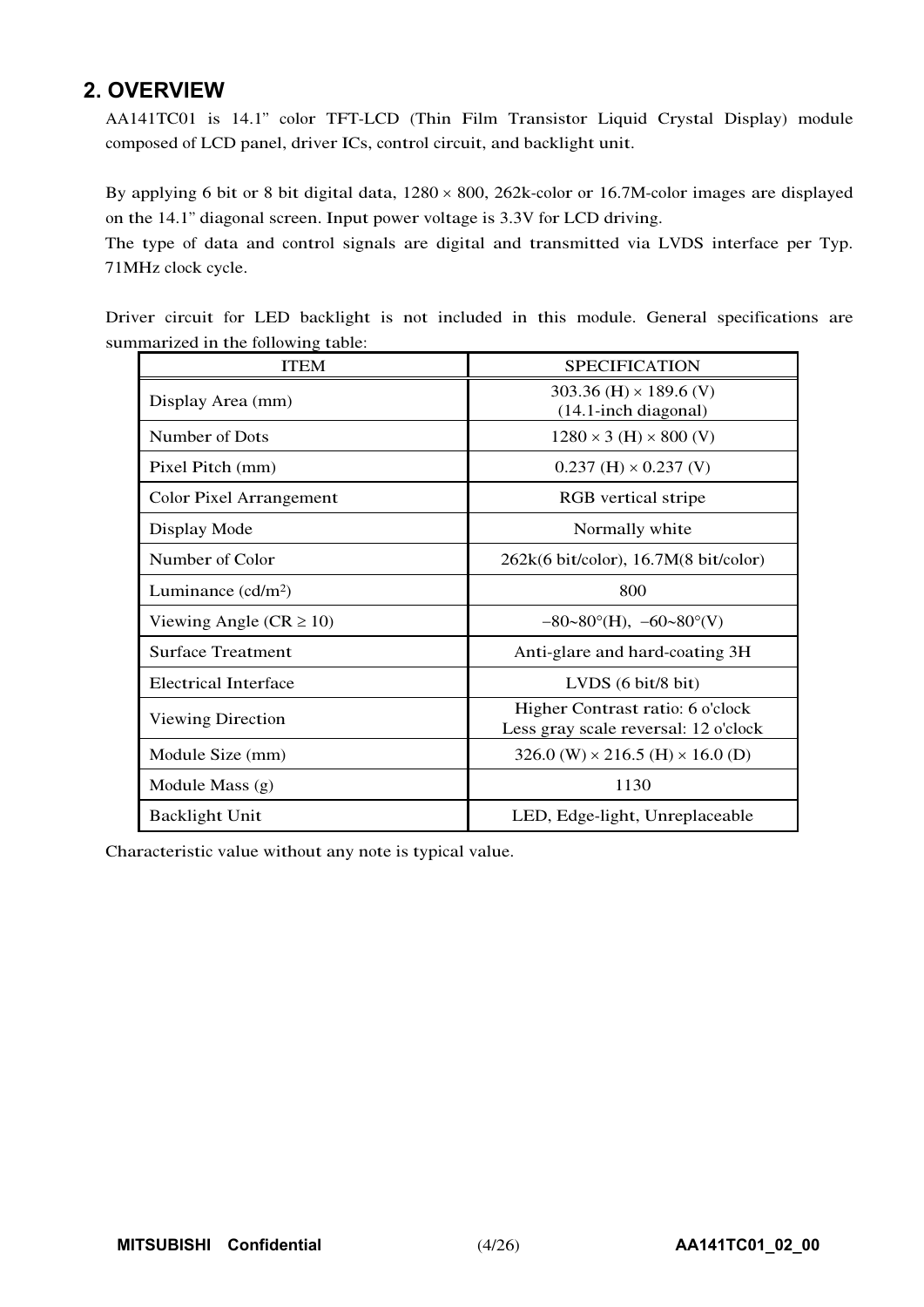# **3. ABSOLUTE MAXIMUM RATINGS**

| ITEM                                                | <b>SYMBOL</b>               | MIN.   | <b>MAX</b> | UNIT        |
|-----------------------------------------------------|-----------------------------|--------|------------|-------------|
| Power Supply Voltage for LCD                        | <b>VCC</b>                  |        | 4.0        |             |
| Logic Input Voltage                                 | VI                          | $-0.3$ | $VCC+0.3$  | V           |
| Backlight (LED) Current                             | ΙF                          |        | 180        | mA          |
| Note $1,2)$<br><b>Operation Temperature (Panel)</b> | $\Gamma_{\text{op(Panel)}}$ | $-20$  | 70         | $^{\circ}C$ |
| Note $2)$<br><b>Operation Temperature</b> (Ambient) | Top(Ambient)                | $-20$  | 70         | $^{\circ}C$ |
| Note $2)$<br><b>Storage Temperature</b>             | $T_{\text{stg}}$            | $-20$  | 80         | $\circ$ C   |

[Note]

1) Measured at the center of active area and at the center of panel back surface

2) Top, Tstg  $\leq 40^{\circ}$ C : 90%RH max. without condensation

Top,Tstg >  $40^{\circ}$ C : Absolute humidity shall be less than the value of 90%RH at 40°C without condensation.

# **4. ELECTRICAL CHARACTERISTICS**

(1) TFT-LCD

|                                 |      |               |                  |      |                  |         | Ambient temperature: Ta = $25^{\circ}$ C |
|---------------------------------|------|---------------|------------------|------|------------------|---------|------------------------------------------|
| <b>ITEM</b>                     |      | <b>SYMBOL</b> | MIN.             | TYP. | MAX.             | UNIT    | Remarks                                  |
| Power Supply Voltages for LCD   |      | VCC           | 3.0              | 3.3  | 3.6              |         | $*1)$                                    |
| Power Supply Currents for LCD   |      | <b>ICC</b>    |                  | 570  | 960              | mA      | $*2)$                                    |
| Permissive Input Ripple Voltage |      | <b>VRP</b>    |                  |      | 100              | $mVp-p$ | $VCC = +3.3V$                            |
|                                 | High | VIH           | $0.8 \times$ VCC |      | <b>VCC</b>       |         | <b>MODE</b>                              |
| Logic Input Voltage             | Low  | VIL           | 0                |      | $0.2 \times$ VCC | V       | <b>MODE</b>                              |

\*1) Power and signals sequence:

 $t1 \le 10$  ms  $200$  ms  $\le t4$  $0 < t^2 \le 50$  ms  $200$  ms  $\le t^5$  $0 < t3 \le 50$  ms  $0 \le t6$ 



data: RGB DATA, DCLK, DENA, MODE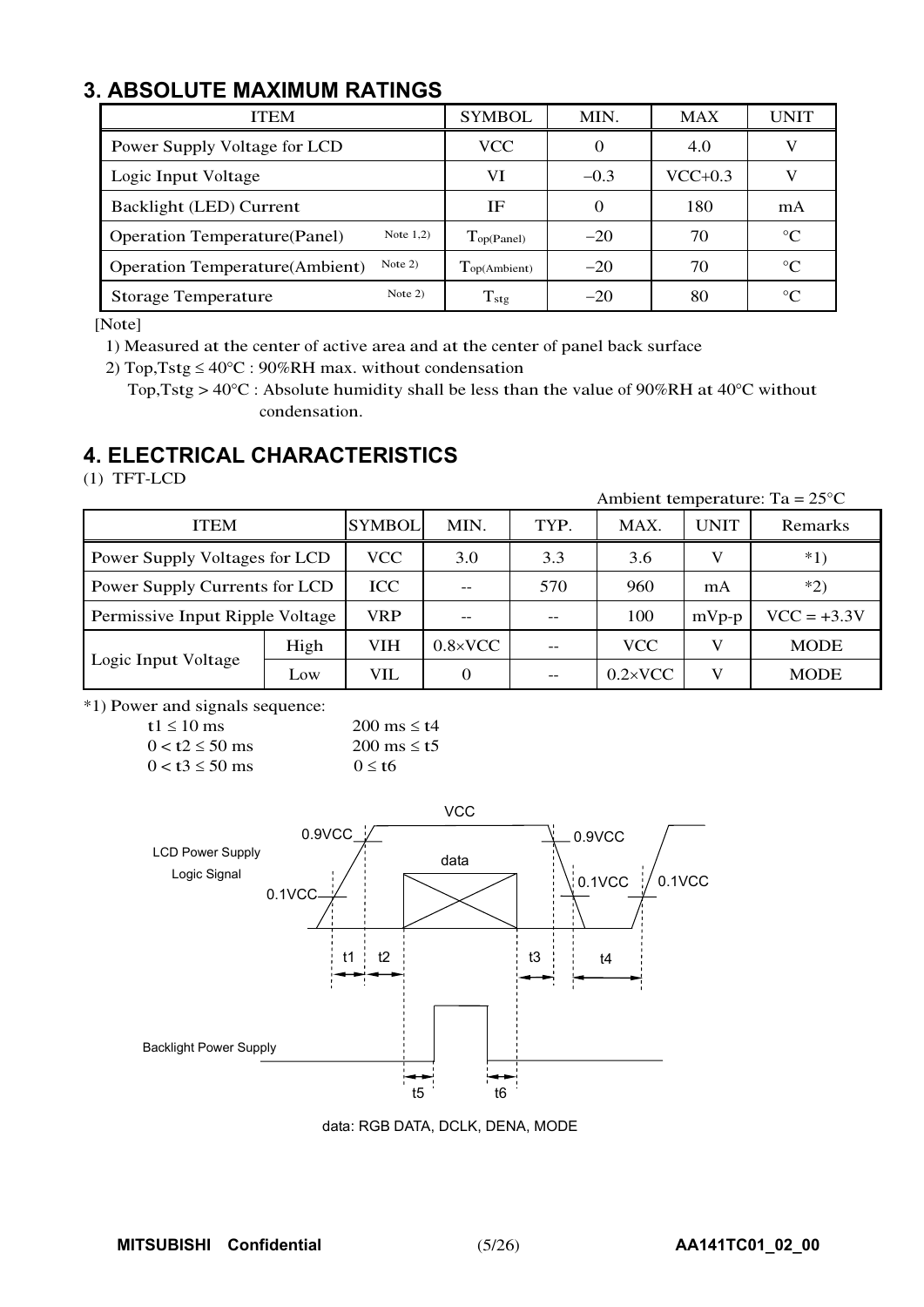VCC-dip conditions:

- 1) When  $2.6 \text{ V} \leq \text{VCC} < 3.0 \text{ V}$ , td  $\leq 10 \text{ ms}$
- 2) When  $VCC < 2.6$  V

VCC-dip conditions should also follow the power and signals sequence.



\*2) VCC =  $+3.3$  V, f<sub>H</sub>=49.4 kHz, f<sub>V</sub>=60 Hz, f<sub>CLK</sub>=71 MHz

Display image at typical power supply current value is 256-gray-bar pattern (8 bit), 800 line mode.

#### $*3$ ) Fuse

| Parameter  | <b>Fuse Type Name</b> | Supplier                  | Remark |
|------------|-----------------------|---------------------------|--------|
| <b>VCC</b> | FCC16202AB            | Kamaya Electric Co., Ltd. | *'     |

\*) The power supply capacity should be designed to be more than the fusing current.

#### (2) Backlight

| <b>ITEM</b>        | <b>SYMBOL</b> | MIN.   | TYP.    | MAX.  | <b>UNIT</b> | Remarks                                                                |
|--------------------|---------------|--------|---------|-------|-------------|------------------------------------------------------------------------|
|                    |               |        | (24)    | 30.2  | V           | IF = 100 mA, Ta = $25^{\circ}$ C, $*2$ )                               |
| <b>LED</b> Voltage | VF            |        |         | 31.3  | V           | $IF = 100 \text{ mA}$ , $Ta = 0^{\circ}C$                              |
|                    |               |        |         | 32.2  | V           | IF = 100 mA, Ta = $-20^{\circ}$ C                                      |
| <b>LED</b> Current | IF            |        | 100     | 110   | mA          | $Ta = 25^{\circ}C, *1, *3$                                             |
| LED Life Time      | LT.           | 80,000 | 100,000 | $- -$ | h           | IF = 100 mA, Ta = $25^{\circ}$ C<br>$*4$ , $*5$ , Continuous operation |

[Note]

\*1) Constant Current Drive

\*2) The Voltage deviation between strings:  $|V_{fMAX} - V_{fMIN}| \le 2V$ 

\*3) LED Current measurement method

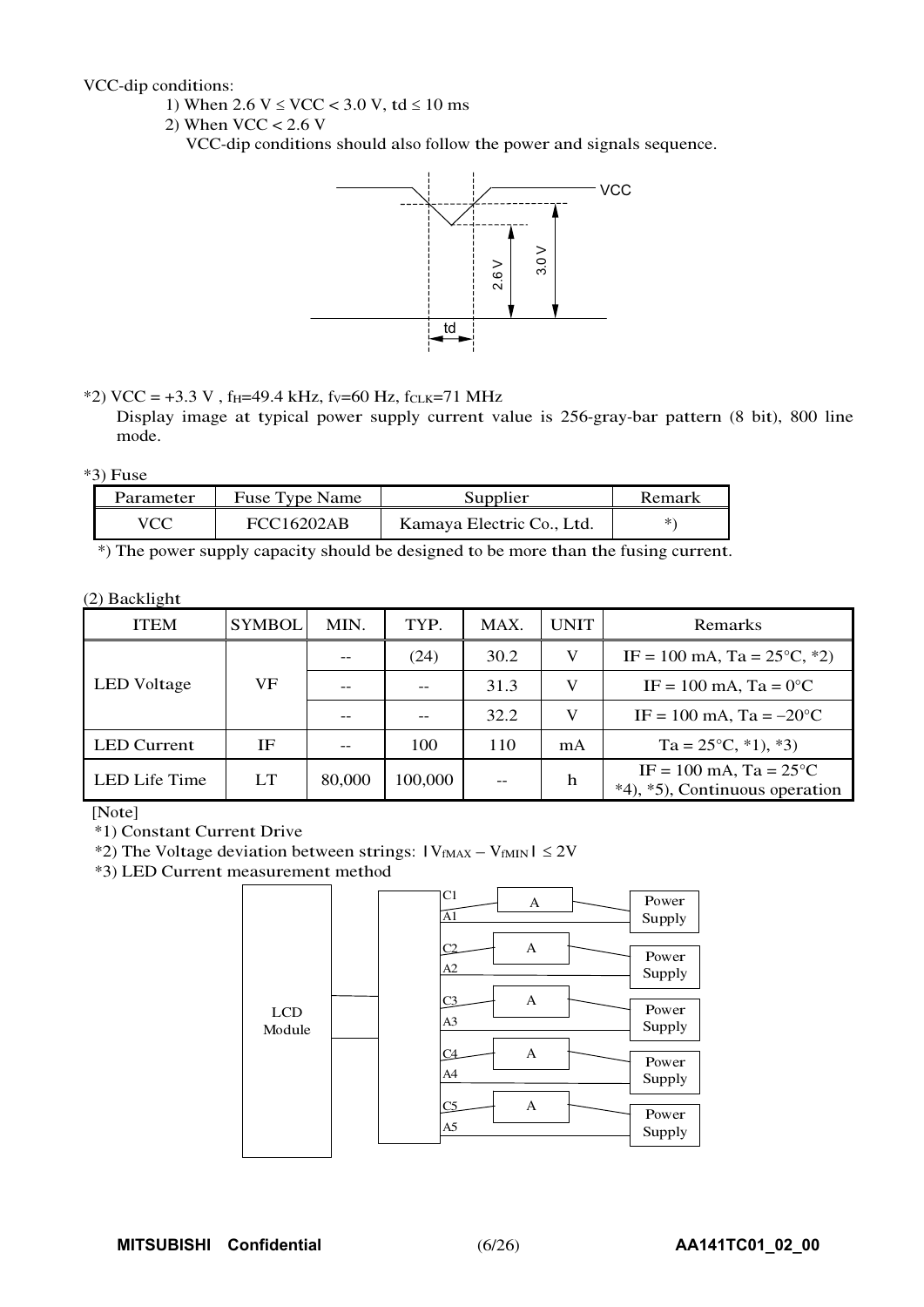- \*4) LED life time is defined as the time when the brightness becomes 50% of the initial value.
- \*5) The life time of the backlight depends on the ambient temperature. The life time will decrease under high temperature.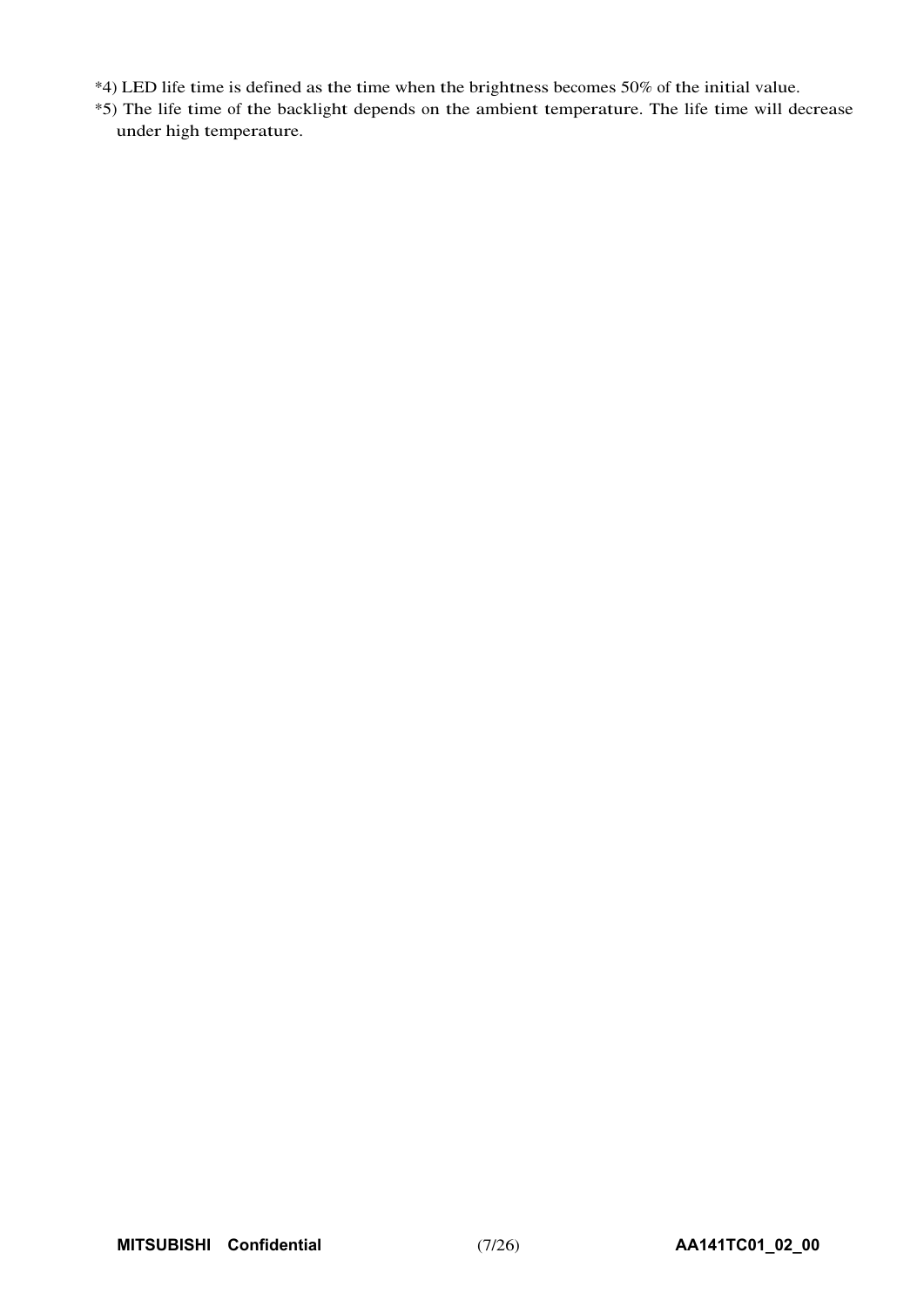# **5. INTERFACE PIN CONNECTION**

(1) CN 1(Interface Signal)

#### Used connector: FI-SEB20P-HFE (JAE)

Corresponding connector: FI-S20S[for discrete Wire], FI-SE20ME[for FPC] (JAE)

|                          |             |                                                                                                                      | COLLOSPOIRING CONNOCTOR. ITT-SZOSITOL MISCLOIG WHICH, ITT-SEZOIMETIOL ITT CT (JAE)                                   |                            |  |  |  |
|--------------------------|-------------|----------------------------------------------------------------------------------------------------------------------|----------------------------------------------------------------------------------------------------------------------|----------------------------|--|--|--|
| Pin                      | Symbol      |                                                                                                                      | Function (ISP 6 bit compatibility mode)                                                                              | Function (ISP 8 bit        |  |  |  |
| No.                      |             | 6 bit input                                                                                                          | 8 bit input                                                                                                          | compatibility mode)        |  |  |  |
| 1                        | <b>VCC</b>  |                                                                                                                      | +3.3 V Power supply                                                                                                  | $\leftarrow$               |  |  |  |
| $\mathfrak{2}$           | <b>VCC</b>  |                                                                                                                      | +3.3 V Power supply                                                                                                  | $\leftarrow$               |  |  |  |
| 3                        | <b>GND</b>  |                                                                                                                      | <b>GND</b>                                                                                                           | $\leftarrow$               |  |  |  |
| $\overline{\mathcal{L}}$ | <b>GND</b>  |                                                                                                                      | <b>GND</b>                                                                                                           | $\leftarrow$               |  |  |  |
| 5                        | Link $0-$   | R0, R1, R2, R3, R4, R5, G0                                                                                           | R <sub>2</sub> , R <sub>3</sub> , R <sub>4</sub> , R <sub>5</sub> , R <sub>6</sub> , R <sub>7</sub> , G <sub>2</sub> | R0, R1, R2, R3, R4, R5, G0 |  |  |  |
| 6                        | Link $0+$   | R <sub>0</sub> , R <sub>1</sub> , R <sub>2</sub> , R <sub>3</sub> , R <sub>4</sub> , R <sub>5</sub> , G <sub>0</sub> | R <sub>2</sub> , R <sub>3</sub> , R <sub>4</sub> , R <sub>5</sub> , R <sub>6</sub> , R <sub>7</sub> , G <sub>2</sub> | R0, R1, R2, R3, R4, R5, G0 |  |  |  |
| $\tau$                   | <b>GND</b>  |                                                                                                                      | <b>GND</b>                                                                                                           | $\leftarrow$               |  |  |  |
| 8                        | Link $1-$   | G1, G2, G3, G4, G5, B0, B1                                                                                           | G3, G4, G5, G6, G7, B2, B3                                                                                           | G1, G2, G3, G4, G5, B0, B1 |  |  |  |
| 9                        | $Link 1+$   | G1, G2, G3, G4, G5, B0, B1                                                                                           | G3, G4, G5, G6, G7, B2, B3                                                                                           | G1, G2, G3, G4, G5, B0, B1 |  |  |  |
| 10                       | <b>GND</b>  |                                                                                                                      | <b>GND</b>                                                                                                           | $\leftarrow$               |  |  |  |
| 11                       | Link $2-$   | B2, B3, B4, B5, DENA                                                                                                 | B4, B5, B6, B7, DENA                                                                                                 | B2, B3, B4, B5, DENA       |  |  |  |
| 12                       | $Link 2+$   | B2, B3, B4, B5, DENA                                                                                                 | B4, B5, B6, B7, DENA                                                                                                 | B2, B3, B4, B5, DENA       |  |  |  |
| 13                       | <b>GND</b>  |                                                                                                                      | <b>GND</b>                                                                                                           | $\leftarrow$               |  |  |  |
| 14                       | CLKIN-      |                                                                                                                      | $Clock -$                                                                                                            | $\leftarrow$               |  |  |  |
| 15                       | CLKIN+      |                                                                                                                      | $Clock +$                                                                                                            | $\leftarrow$               |  |  |  |
| 16                       | <b>GND</b>  |                                                                                                                      | <b>GND</b>                                                                                                           | $\leftarrow$               |  |  |  |
| 17                       | $Link3-$    | See: $*2)$                                                                                                           | R0, R1, G0, G1, B0, B1                                                                                               | R6, R7, G6, G7, B6, B7     |  |  |  |
| 18                       | Link3+      | See: $*2)$                                                                                                           | R0, R1, G0, G1, B0, B1                                                                                               | R6, R7, G6, G7, B6, B7     |  |  |  |
| 19                       | <b>MODE</b> | $Low = ISP$                                                                                                          | 6 bit compatibility mode                                                                                             | High=ISP                   |  |  |  |
|                          |             |                                                                                                                      |                                                                                                                      | 8 bit compatibility mode   |  |  |  |
| 20                       | NC          |                                                                                                                      | Input signal should be low or open.                                                                                  | $\leftarrow$               |  |  |  |

or

\*1) Metal frame is connected to signal GND.

\*2) Recommended wiring of Pin 17,18 (6 bit input)



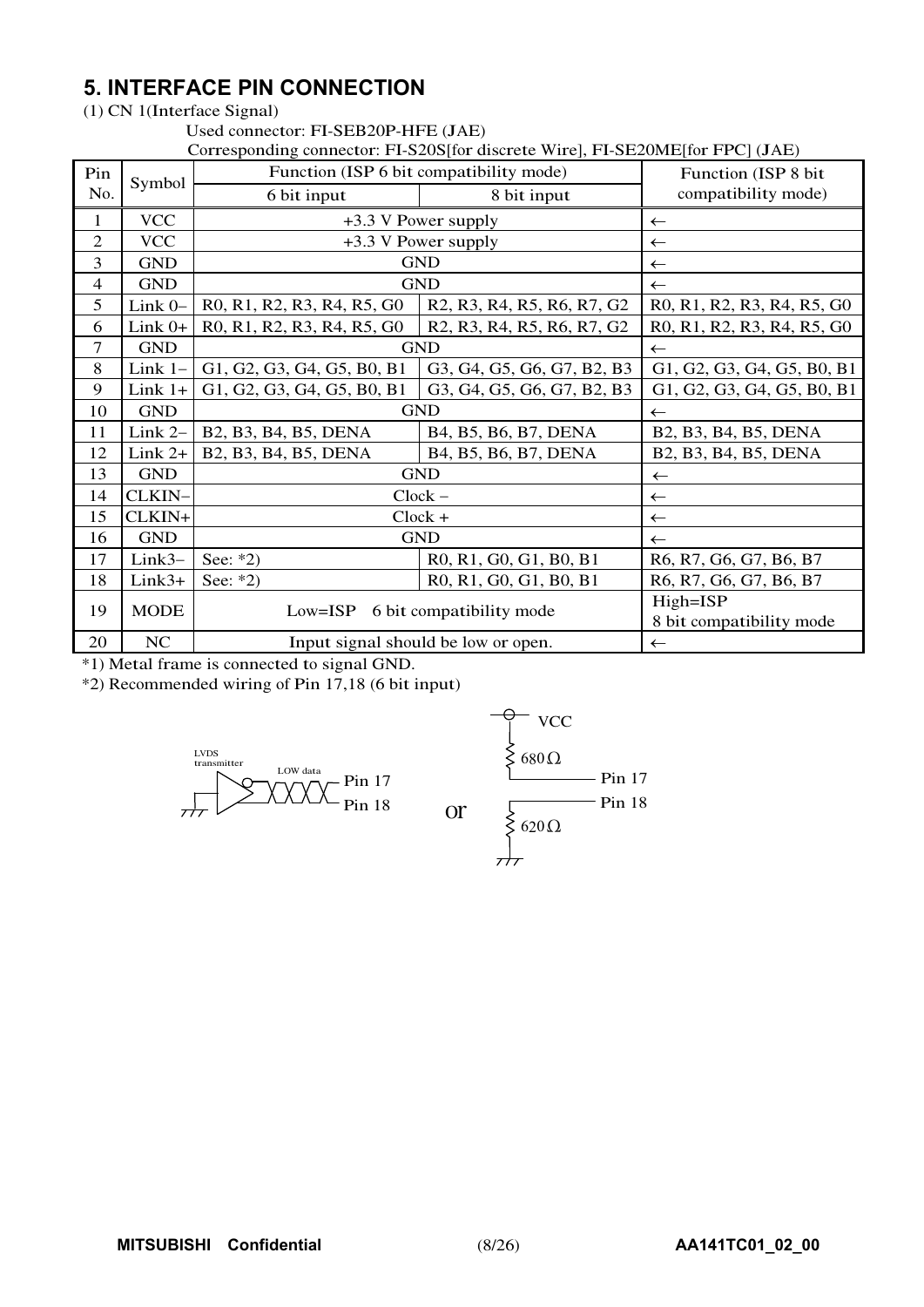#### (2) CN 2(Backlight)

| Pin No.        | Symbol    | Function      |
|----------------|-----------|---------------|
| 1              | LEDA1     | LED anode 1   |
| 2              | LED C 1   | LED cathode 1 |
| 3              | LED C $2$ | LED cathode 2 |
| $\overline{4}$ | LED A 2   | LED anode 2   |
| 5              | LED A 3   | LED anode 3   |
| 6              | LED $C_3$ | LED cathode 3 |
| 7              | LED C $4$ | LED cathode 4 |
| 8              | LED A 4   | LED anode 4   |
| 9              | LED A 5   | LED anode 5   |
| 10             | LED C 5   | LED cathode 5 |

Backlight-side connector: SM10B-SHLS-TF(LF)(SN) (JST) Corresponding connector: SHLP-10V-S-B (JST)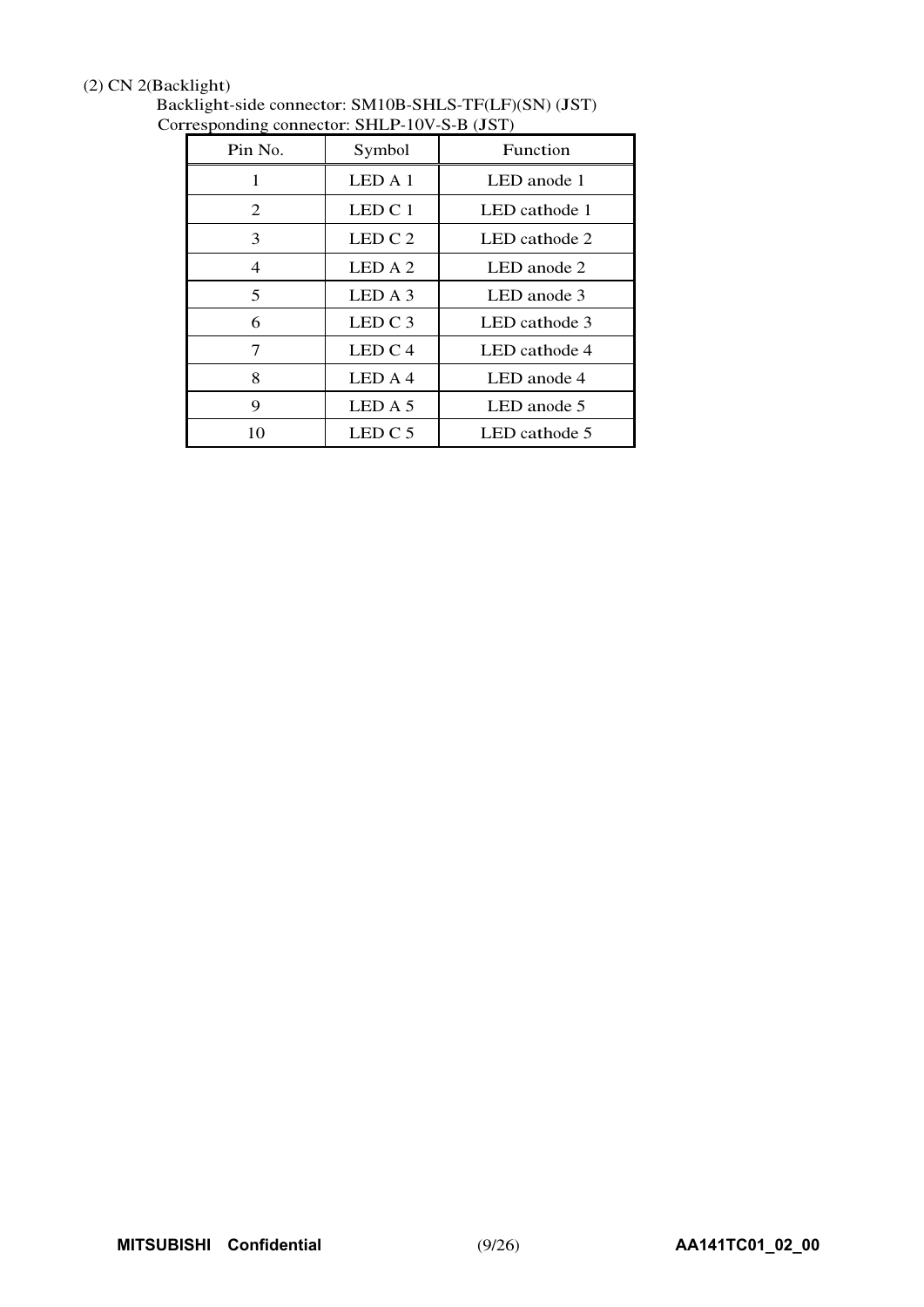#### (3) ISP data mapping

a. ISP 6 bit compatibility mode(6 bit input)



#### b. ISP 6 bit compatibility mode(8 bit input)



#### c. ISP 8 bit compatibility mode

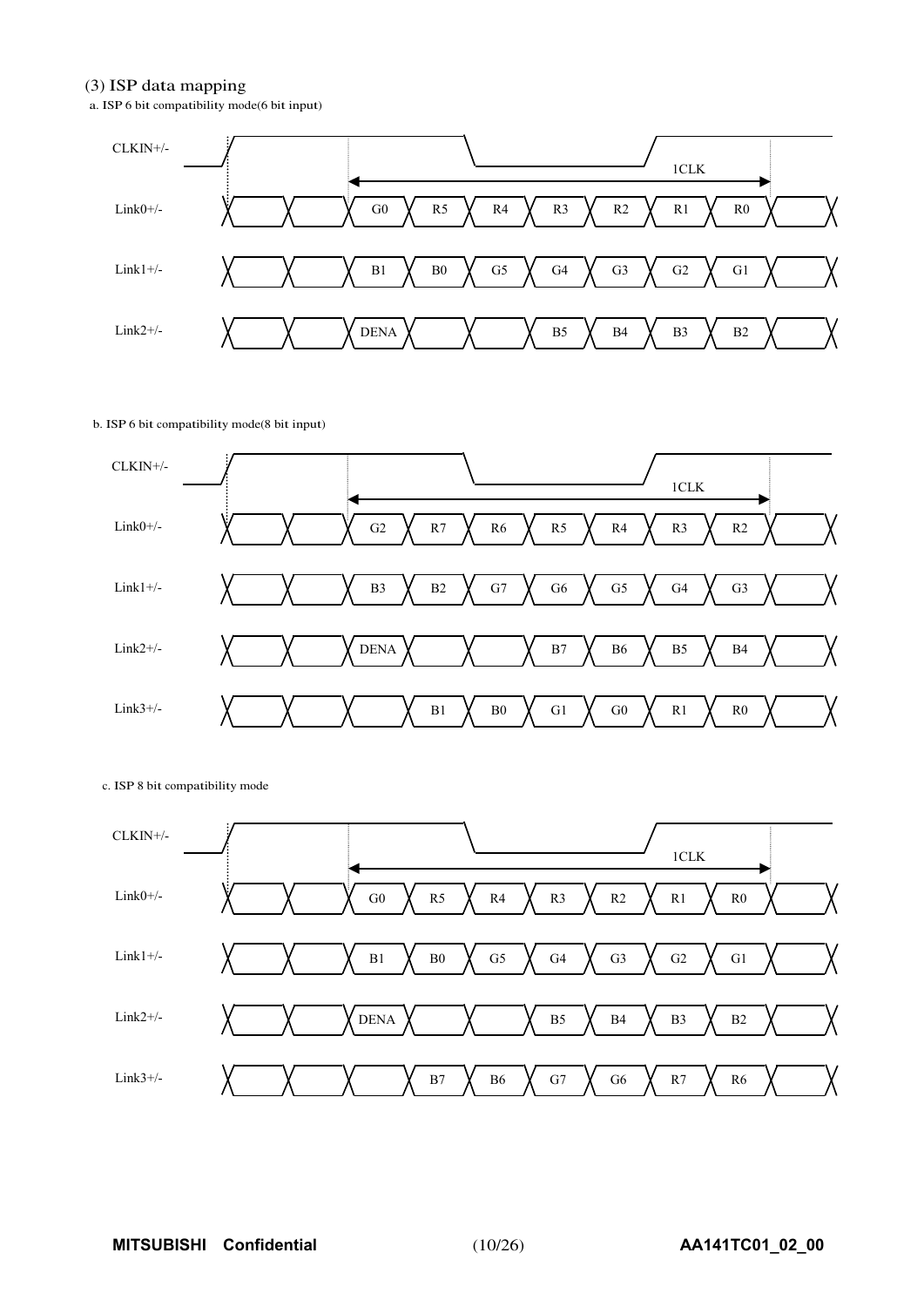# **6. INTERFACE TIMING**

LVDS transmitter input signal

#### (1) Timing Specifications

|             | <b>ITEM</b> |                      | <b>SYMBOL</b>           | <b>MIN</b> | <b>TYP</b> | <b>MAX</b> | <b>UNIT</b>      |
|-------------|-------------|----------------------|-------------------------|------------|------------|------------|------------------|
|             | Frequency   |                      | fclk                    | 50         | 71         | 80         | <b>MHz</b>       |
| <b>DCLK</b> | Period      |                      | <b>t</b> CLK            | 12.5       | 14.1       | 20         | ns               |
|             |             | <b>Active Time</b>   | $t_{HA}$                | 1280       | 1280       | 1280       | $t_{\text{CLK}}$ |
|             | Horizontal  | <b>Blanking Time</b> | $t_{HB}$                | 20         | 160        | --         | <b>t</b> CLK     |
|             |             | Frequency            | $f_{\rm H}$             | 42.4       | 49.4       | 60         | kHz              |
|             |             | Period               | th                      | 16.6       | 20.3       | 23.6       | $\mu$ s          |
| <b>DENA</b> |             | Active Time          | <b>t</b> v <sub>A</sub> | 800        | 800        | 800        | t <sub>H</sub>   |
|             | Vertical    | <b>Blanking Time</b> | <b>t</b> <sub>VB</sub>  | 3          | 23         | $-$        | t <sub>H</sub>   |
|             |             | Frequency            | fy                      | 55         | 60         | 70         | Hz               |
|             |             | Period               | ty                      | 14.3       | 16.7       | 18.2       | ms               |

[Note]

1) DENA (Data Enable) should always be positive polarity as shown in the timing specification.

2) DCLK should appear during all invalid period.

3) LVDS timing follows the timing specifications of LVDS receiver IC: THC63LVDF84B(Thine).

4) In case of blanking time fluctuation, please satisfy following condition.

 $t_{VBn}$  >  $t_{VBn-1}$  - 3( $t_{H}$ )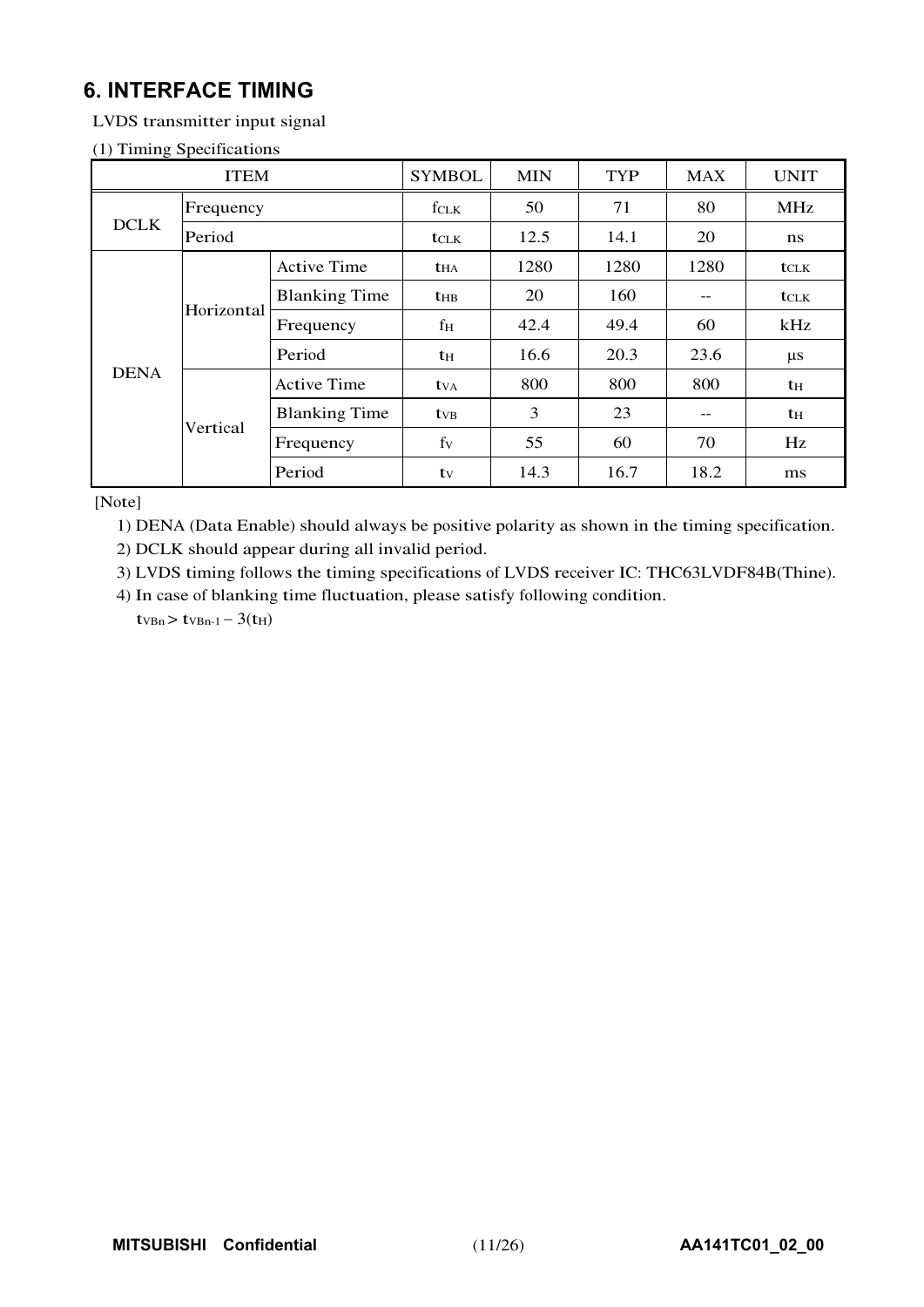#### (2) Timing Chart

#### a. Horizontal Timing Chart



#### b. Vertical Timing Chart

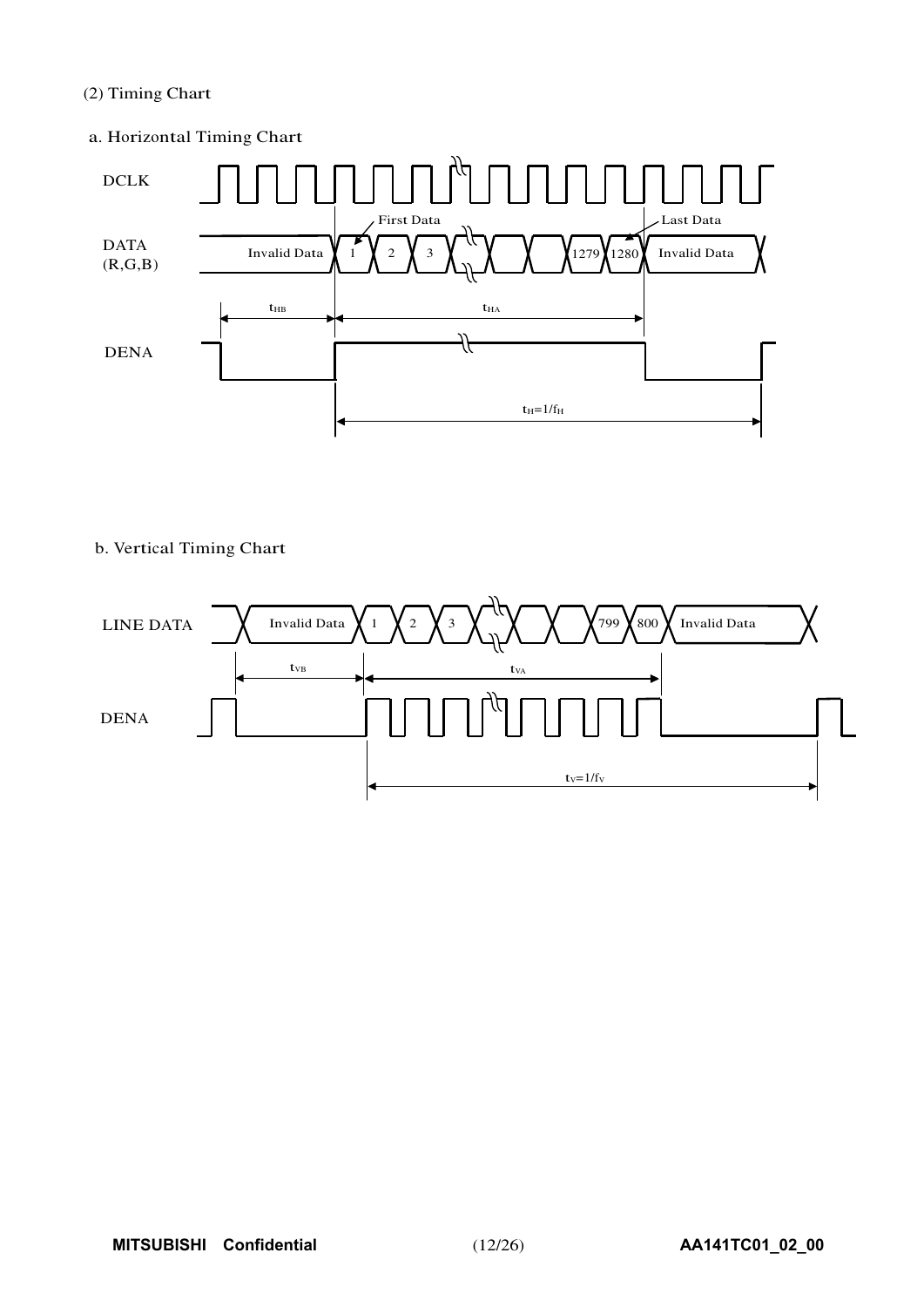#### (3) Color Data Assignment

#### a. 6 bit input

|                   |                |                   |                                                      |                                        |                        |                    |                                       |                   | <b>INPUT DATA</b>             |                   |                        |                                              |                                        |                   |                        |                   |                        |                  |                        |
|-------------------|----------------|-------------------|------------------------------------------------------|----------------------------------------|------------------------|--------------------|---------------------------------------|-------------------|-------------------------------|-------------------|------------------------|----------------------------------------------|----------------------------------------|-------------------|------------------------|-------------------|------------------------|------------------|------------------------|
|                   |                |                   | R DATA                                               |                                        |                        |                    |                                       |                   | <b>G DATA</b>                 |                   |                        |                                              |                                        |                   | <b>B DATA</b>          |                   |                        |                  |                        |
| <b>COLOR</b>      |                |                   | $R5 \parallel R4 \parallel R3 \parallel R2$          |                                        | $\parallel$ R1         | R <sub>0</sub>     |                                       |                   | $G5$ $G4$ $G3$ $G2$ $G1$ $G0$ |                   |                        |                                              |                                        |                   | B5 B4 B3 B2 B1 B0      |                   |                        |                  |                        |
|                   | MSB            |                   |                                                      |                                        |                        | LSB                | <b>MSB</b>                            |                   |                               |                   |                        | LSB                                          | <b>MSB</b>                             |                   |                        |                   |                        | LSB              |                        |
|                   | <b>BLACK</b>   | $\mathbf{0}$<br>÷ | $\boldsymbol{0}$                                     | $\boldsymbol{0}$                       | $\boldsymbol{0}$       | $\boldsymbol{0}$   | $\boldsymbol{0}$                      | $\boldsymbol{0}$  | $\mathbf{0}$                  | $\boldsymbol{0}$  | $\mathbf 0$            | $\boldsymbol{0}$                             | $\boldsymbol{0}$                       | $\mathbf{0}$      | $\boldsymbol{0}$       | $\mathbf{0}$      | $\boldsymbol{0}$       | $\mathbf{0}$     | $\overline{0}$         |
|                   | RED(63)        | -1                | $\mathbf{1}$                                         | $\mathbf{1}$                           | $\mathbf{1}$           | $\mathbf{1}$       | $\mathbf{1}$                          | $\boldsymbol{0}$  | $\boldsymbol{0}$              | $\boldsymbol{0}$  | $\boldsymbol{0}$       | $\boldsymbol{0}$                             | $\boldsymbol{0}$                       | $\boldsymbol{0}$  | $\boldsymbol{0}$       | $\overline{0}$    | $\boldsymbol{0}$       | $\mathbf{0}$     | $\overline{0}$         |
|                   | GREEN(63)      | $\boldsymbol{0}$  | $\boldsymbol{0}$                                     | $\mathbf{0}$                           | $\boldsymbol{0}$       | $\mathbf{0}$       | $\mathbf{0}$                          | 1                 | 1                             | $\mathbf{1}$      | 1                      | $\mathbf{1}$                                 | -1                                     | $\mathbf{0}$      | $\boldsymbol{0}$       | $\boldsymbol{0}$  | $\boldsymbol{0}$       | $\boldsymbol{0}$ | $\overline{0}$         |
| <b>BASIC</b>      | BLUE(63)       | $\theta$<br>÷     | $\overline{0}$                                       | $\boldsymbol{0}$                       | $\boldsymbol{0}$       | $\mathbf{0}$       | $\overline{0}$                        | $\mathbf{0}$<br>÷ | $\boldsymbol{0}$              | $\boldsymbol{0}$  | $\boldsymbol{0}$<br>ŧ  | $\boldsymbol{0}$<br>Ē.                       | ÷<br>$\boldsymbol{0}$                  | $\mathbf{1}$      | Ĩ.<br>$\mathbf{1}$     | $\mathbf{1}$      | $\mathbf{1}$           | $\overline{1}$   | $\mathbf{1}$           |
| <b>COLOR</b> CYAN |                | $\overline{0}$    | $\overline{0}$                                       | $\boldsymbol{0}$                       | $\mathbf{0}$           | $\overline{0}$     | $\boldsymbol{0}$                      | 1                 | $\mathbf{1}$                  | $\mathbf{1}$      | $\mathbf{1}$           | $\mathbf{1}$                                 | $\frac{1}{2}$                          | $\mathbf{1}$      | $\frac{1}{2}$          | $\mathbf{1}$<br>÷ | ÷<br>$\mathbf{1}$<br>÷ | -1               | $\pm 1$                |
|                   | <b>MAGENTA</b> | 1                 | $\mathbf{1}$                                         | $\mathbf{1}$                           | $\mathbf{1}$           | $\mathbf{1}$       | $\mathbf{1}$                          | $\boldsymbol{0}$  | $\boldsymbol{0}$              | $\boldsymbol{0}$  | $\boldsymbol{0}$       | $\boldsymbol{0}$                             | $\boldsymbol{0}$                       | 1                 | $\mathbf{1}$           | $\mathbf{1}$      | $\mathbf{1}$           | -1<br>÷          | $\mathbf{1}$           |
|                   | <b>YELLOW</b>  | 1                 | -1                                                   | $\overline{1}$                         | 1                      | -1                 | $\mathbf{1}$                          | 1                 | $\mathbf{1}$                  | $\mathbf{1}$      | $\mathbf{1}$           | $\mathbf{1}$                                 | 1<br>Ē                                 | $\mathbf{0}$      | $\boldsymbol{0}$       | $\overline{0}$    | $\boldsymbol{0}$       | $\mathbf{0}$     | $\boldsymbol{0}$       |
|                   | <b>WHITE</b>   | $\mathbf{1}$      | -1                                                   | ÷<br>-1                                | 1                      | 1                  | $\mathbf{1}$                          | 1                 | ÷<br>-1                       | $\mathbf{1}$      | ÷<br>$\mathbf{1}$      | $\mathbf{1}$                                 | ŧ<br>1                                 | 1                 | 1                      | 1                 | 1                      | 1                | - 1                    |
|                   | RED(1)         | $\theta$          | $\boldsymbol{0}$                                     | $\mathbf{0}$                           | $\boldsymbol{0}$       | $\mathbf{0}$       | $\mathbf{1}$                          | $\boldsymbol{0}$  | $\boldsymbol{0}$              | $\boldsymbol{0}$  | $\boldsymbol{0}$       | $\boldsymbol{0}$                             | $\boldsymbol{0}$                       | $\boldsymbol{0}$  | $\boldsymbol{0}$       | $\overline{0}$    | $\boldsymbol{0}$       | $\mathbf{0}$     | $\overline{0}$         |
|                   | RED(2)         | $\boldsymbol{0}$  | $\boldsymbol{0}$                                     | $\mathbf{0}$                           | $\mathbf{0}$           | $\mathbf{1}$       | $\boldsymbol{0}$                      | $\mathbf{0}$      | $\boldsymbol{0}$              | $\boldsymbol{0}$  | $\boldsymbol{0}$       | $\boldsymbol{0}$                             | $\mathbf{0}$                           | $\mathbf{0}$      | $\boldsymbol{0}$       | $\overline{0}$    | $\boldsymbol{0}$       | $\boldsymbol{0}$ | $\boldsymbol{0}$       |
| <b>RED</b>        |                |                   |                                                      |                                        |                        |                    |                                       |                   |                               |                   |                        |                                              |                                        |                   |                        |                   |                        |                  |                        |
|                   |                |                   |                                                      |                                        |                        |                    |                                       |                   |                               |                   |                        |                                              |                                        |                   |                        |                   |                        |                  |                        |
|                   | RED(62)        | $\mathbf{1}$      | -1                                                   | $\overline{1}$<br>÷                    | -1<br>ŧ.               | $\mathbf{1}$       | $\mathbf{0}$                          | $\boldsymbol{0}$  | $\boldsymbol{0}$              | $\boldsymbol{0}$  | $\boldsymbol{0}$       | $\boldsymbol{0}$                             | $\boldsymbol{0}$                       | $\mathbf{0}$      | $\boldsymbol{0}$       | $\boldsymbol{0}$  | $\boldsymbol{0}$       | $\boldsymbol{0}$ | $\overline{0}$         |
|                   | RED(63)        | $\mathbf{1}$      | -1                                                   | -1                                     | 1                      | 1                  | $\mathbf{1}$                          | $\boldsymbol{0}$  | $\boldsymbol{0}$<br>÷         | $\boldsymbol{0}$  | $\boldsymbol{0}$<br>÷  | $\boldsymbol{0}$                             | $\boldsymbol{0}$                       | $\boldsymbol{0}$  | $\boldsymbol{0}$       | $\boldsymbol{0}$  | $\boldsymbol{0}$       | $\theta$         | $\boldsymbol{0}$<br>÷. |
|                   | GREEN(1)       | $\theta$          | $\boldsymbol{0}$                                     | $\boldsymbol{0}$                       | $\mathbf{0}$           | $\boldsymbol{0}$   | $\mathbf{0}$                          | $\boldsymbol{0}$  | $\boldsymbol{0}$              | $\boldsymbol{0}$  | $\boldsymbol{0}$       | $\boldsymbol{0}$                             | 1                                      | $\theta$          | $\mathbf{0}$           | $\overline{0}$    | $\boldsymbol{0}$       | $\boldsymbol{0}$ | $\overline{0}$         |
|                   | GREEN(2)       | $\boldsymbol{0}$  | $\boldsymbol{0}$                                     | $\mathbf{0}$                           | $\mathbf{0}$           | $\mathbf{0}$       | $\mathbf{0}$                          | $\mathbf{0}$      | $\boldsymbol{0}$              | $\boldsymbol{0}$  | $\mathbf{0}$           | $\mathbf{1}$                                 | $\boldsymbol{0}$                       | $\mathbf{0}$      | $\boldsymbol{0}$       | $\boldsymbol{0}$  | $\boldsymbol{0}$       | $\mathbf{0}$     | $\mathbf{0}$           |
| <b>GREEN</b>      |                |                   |                                                      |                                        |                        |                    |                                       |                   |                               |                   |                        |                                              |                                        |                   |                        |                   |                        |                  |                        |
|                   |                |                   |                                                      |                                        |                        |                    |                                       |                   |                               |                   |                        |                                              |                                        |                   |                        |                   |                        |                  |                        |
|                   | GREEN(62)      | $\boldsymbol{0}$  | $\boldsymbol{0}$                                     | $\boldsymbol{0}$                       | $\boldsymbol{0}$       | $\mathbf{0}$       | $\boldsymbol{0}$                      | 1<br>÷            | $\mathbf{1}$                  | $\,$ 1 $\,$       | $\mathbf{1}$           | $\mathbf{1}$                                 | $\boldsymbol{0}$                       | $\boldsymbol{0}$  | $\boldsymbol{0}$<br>ŧ. | $\overline{0}$    | $\boldsymbol{0}$       | $\boldsymbol{0}$ | $\boldsymbol{0}$       |
|                   | GREEN(63)      | $\boldsymbol{0}$  | $\boldsymbol{0}$<br>÷                                | $\boldsymbol{0}$<br>÷                  | $\boldsymbol{0}$       | $\boldsymbol{0}$   | $\boldsymbol{0}$                      | 1                 | -1                            | $\mathbf{1}$      | -1<br>÷                | 1                                            | -1<br>÷                                | $\boldsymbol{0}$  | $\boldsymbol{0}$<br>÷  | $\mathbf{0}$<br>÷ | $\boldsymbol{0}$<br>÷  | $\boldsymbol{0}$ | $\boldsymbol{0}$       |
|                   | BLUE(1)        | $\boldsymbol{0}$  | $\boldsymbol{0}$                                     | $\boldsymbol{0}$                       | $\boldsymbol{0}$       | $\boldsymbol{0}$   | $\boldsymbol{0}$                      | $\boldsymbol{0}$  | $\boldsymbol{0}$              | $\boldsymbol{0}$  | $\boldsymbol{0}$       | $\boldsymbol{0}$                             | $\mathbf{0}$                           | $\boldsymbol{0}$  | $\boldsymbol{0}$       | $\boldsymbol{0}$  | $\boldsymbol{0}$       | $\boldsymbol{0}$ | $\mathbf{1}$           |
|                   | BLUE(2)        | $\boldsymbol{0}$  | $\boldsymbol{0}$                                     | $\mathbf{0}$                           | $\boldsymbol{0}$       | $\boldsymbol{0}$   | $\mathbf{0}$                          | $\mathbf{0}$      | $\mathbf{0}$                  | $\boldsymbol{0}$  | $\mathbf{0}$           | $\boldsymbol{0}$                             | $\boldsymbol{0}$                       | $\mathbf{0}$      | $\mathbf{0}$           | $\boldsymbol{0}$  | $\boldsymbol{0}$       | $\mathbf{1}$     | $\boldsymbol{0}$       |
| <b>BLUE</b>       |                |                   |                                                      |                                        |                        |                    |                                       |                   |                               |                   |                        |                                              |                                        |                   |                        |                   |                        |                  |                        |
|                   |                |                   |                                                      |                                        |                        |                    |                                       |                   |                               |                   |                        |                                              |                                        |                   |                        |                   |                        |                  |                        |
|                   | BLUE(62)       | $\boldsymbol{0}$  | $\left  \begin{array}{c} 0 \\ 0 \end{array} \right $ | $\begin{bmatrix} 0 \\ 0 \end{bmatrix}$ | $\boldsymbol{0}$<br>Ð. | $\mathbf{0}$<br>÷. | $\begin{array}{c} 0 \\ 0 \end{array}$ | 0 <sup>1</sup>    | $0 \nvert 0$                  |                   | $\boldsymbol{0}$<br>ŧ. | $\begin{matrix} 1 & 0 \\ 0 & 0 \end{matrix}$ | $\begin{bmatrix} 0 \\ 0 \end{bmatrix}$ | $\mathbf{1}$      | $\frac{1}{2}$ 1        | $\mid 1$          | $\mathbf{1}$           | $\pm 1$          | $\overline{0}$         |
|                   | BLUE(63)       |                   |                                                      | 0   0   0   0   0   0                  |                        |                    |                                       |                   |                               | 0   0   0   0   0 |                        |                                              | $\begin{array}{c} 0 \\ 0 \end{array}$  | $\mathbf{1}$<br>÷ | $1 \mid 1$             |                   | $\mathbf{1}$           | -1               | -1                     |

#### [Note]

1) Definition of gray scale

Color (n) --- n indicates gray scale level.

Higher n means brighter level.

2) Data

1:High, 0: Low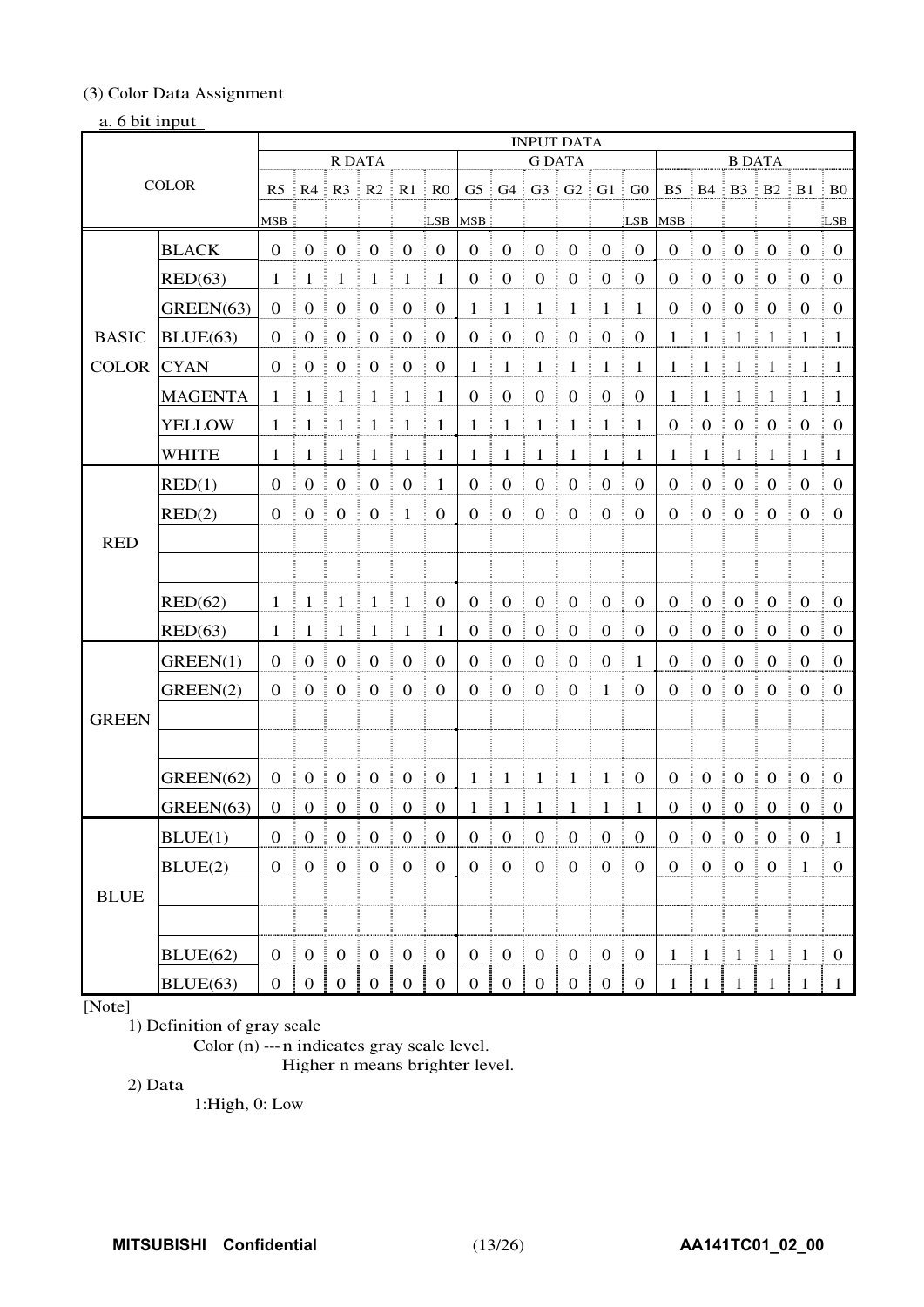#### b. 8 bit input

|              |                   |            |   |         |                                             |         |         |          |                           |                           |                |                   | <b>INPUT DATA</b>     |                       |                                               |            |                        |                |              |                 |         |               |                                                      |              |                      |
|--------------|-------------------|------------|---|---------|---------------------------------------------|---------|---------|----------|---------------------------|---------------------------|----------------|-------------------|-----------------------|-----------------------|-----------------------------------------------|------------|------------------------|----------------|--------------|-----------------|---------|---------------|------------------------------------------------------|--------------|----------------------|
|              | <b>COLOR</b>      |            |   |         | R DATA                                      |         |         |          |                           |                           |                |                   | <b>G DATA</b>         |                       |                                               |            |                        |                |              |                 |         | <b>B DATA</b> |                                                      |              |                      |
|              |                   | R7         |   |         |                                             |         |         |          | R6 R5 R4 R3 R2 R1 R0      | G7                        |                |                   |                       |                       |                                               |            | $GG$ G5 G4 G3 G2 G1 G0 | B7             |              |                 |         |               |                                                      |              | B6 B5 B4 B3 B2 B1 B0 |
|              |                   | <b>MSB</b> |   |         |                                             |         |         |          |                           | <b>LSB MSB</b>            |                |                   |                       |                       |                                               |            |                        | <b>LSB MSB</b> |              |                 |         |               |                                                      |              | <b>LSB</b>           |
|              | <b>BLACK</b>      | $\Omega$   |   |         | 0:0:0:0:0:0                                 |         |         |          | $\Omega$<br>ŧ.            | $\Omega$                  |                |                   |                       |                       | 0   0   0   0   0                             |            | $\overline{0}$<br>÷    | $\Omega$       |              |                 |         |               | 0   0   0   0   0                                    |              | $\Omega$<br>ŧ.       |
|              | RED(255)          | 1          |   | 1:1     | $\pm 1$                                     | $\pm 1$ | $\pm 1$ | $\pm 1$  | 1                         | 0                         |                | $0 \mid 0 \mid 0$ |                       |                       | 0.0000                                        |            | $\Omega$               | $\Omega$       | $\mathbf{0}$ |                 |         |               | 00000000                                             |              | $\Omega$<br>÷        |
| <b>BASIC</b> | <b>GREEN(255)</b> | $\Omega$   |   |         | 0:0:0:0:0:0                                 |         |         |          | $\theta$<br>ŧ.            | 1                         | 1              | 1                 | Ŧ.<br>-1              | 1<br>Ŧ.               | 1                                             | $\pm 1$    | 1                      | $\Omega$       |              |                 |         |               | 0:0:0:0:0:0                                          |              | $\Omega$             |
| <b>COLOR</b> | BLUE(255)         | $\Omega$   |   |         | 0:0:0:0:0:0                                 |         |         |          | $\Omega$<br>ŧ.            | 0                         |                | $0 \mid 0 \mid 0$ |                       |                       | $\begin{bmatrix} 0 & 0 & 0 \end{bmatrix}$     |            | $\theta$               | 1              | 1            | $\pm 1$         | $\pm 1$ | $\pm 1 \pm 1$ |                                                      | $\pm 1$      | 1                    |
|              | <b>CYAN</b>       | 0          |   |         | 0:0:0:0:0:                                  |         |         | $\Omega$ | ŧ.<br>$\Omega$            | 1                         | 1              | 1                 | -1                    | 1                     | 1                                             | $\pm$ 1    | -1                     | 1              | 1            | t<br>1          | -1      | 1:<br>÷       | 1                                                    | $\mathbf{1}$ | 1                    |
|              | <b>MAGENTA</b>    | 1          | 1 | $\pm 1$ | $\pm 1$                                     | $\pm 1$ | $\pm 1$ | 1        | 1                         | $\Omega$                  | $\Omega$       | $\Omega$          | $\boldsymbol{0}$<br>÷ | $\boldsymbol{0}$<br>÷ | $\frac{1}{2}$ 0                               | $\vdots$ 0 | $\Omega$               | 1              | 1            | $\pm 1$         | $\pm 1$ | 1<br>÷        | ÷<br>1                                               | 1            | 1                    |
|              | YELLOW            | 1          | 1 | ÷<br>1  | $\pm 1$                                     | $\pm 1$ | $\pm 1$ | $\pm 1$  | 1                         | 1                         | 1              | 1                 | -1                    | $\mathbf{1}$<br>÷     | 1                                             | $\pm 1$    | 1                      | 0              | 0            | $\frac{1}{2}$ 0 |         |               | $\begin{bmatrix} 0 & 0 & 0 \end{bmatrix}$            |              | $\Omega$             |
|              | WHITE             | 1          |   |         | $1 \mid 1 \mid 1 \mid 1 \mid 1 \mid 1$      |         |         |          | I<br>1                    | 1                         | 1              | $\lceil 1 \rceil$ | 1                     | $\lceil 1 \rceil$     | $\mathbf{1}$                                  | $\pm 1$    | 1                      | 1              | 1            |                 |         |               | 1 1 1 1 1                                            | Ξ            | 1                    |
|              | RED(1)            | $\Omega$   |   |         | 0:0:0:0:0:0                                 |         |         |          | ŧ.<br>-1                  | $\Omega$                  |                |                   |                       |                       | 0:0:0:0:0:0                                   |            | $\Omega$<br>÷          | $\Omega$       |              |                 |         |               | 0   0   0   0   0                                    |              | ÷<br>$\Omega$        |
|              | RED(2)            | $\Omega$   |   |         | 0:0:0:0:0                                   |         |         | $\pm 1$  | $\Omega$                  | $\Omega$                  |                |                   | 0:0:0:0:0             |                       |                                               | $\pm 0$    | $\Omega$               | $\Omega$       |              |                 |         |               | 0:0:0:0:0:0                                          |              | $\Omega$             |
| <b>RED</b>   |                   |            |   |         |                                             |         |         |          |                           |                           |                |                   |                       |                       |                                               |            |                        |                |              |                 |         |               |                                                      |              |                      |
|              |                   |            |   |         |                                             |         |         |          |                           |                           |                |                   |                       |                       |                                               |            |                        |                |              |                 |         |               |                                                      |              |                      |
|              |                   |            |   |         |                                             |         |         |          |                           |                           |                |                   |                       |                       |                                               |            |                        |                |              |                 |         |               |                                                      |              |                      |
|              | RED(255)          | 1          |   |         | $1 \mid 1 \mid 1 \mid 1 \mid 1 \mid 1 \mid$ |         |         |          | 1                         | $\mathbf{0}$<br>Ŧ         |                |                   |                       |                       | 0 0 0 0 0 0 0 0                               |            | $\overline{0}$<br>÷    | $\theta$       |              |                 |         |               | 0 0 0 0 0 0 0                                        |              | ÷.<br>$\theta$       |
|              | GREEN(1)          | $\Omega$   |   |         | 0:0:0:0:0:0                                 |         |         |          | $\theta$<br>÷.            | 0                         |                |                   |                       |                       | 0:0:0:0:0:0                                   |            | -1<br>÷                | 0              |              | 0   0   0       |         |               | 0:0:0                                                |              | $\theta$             |
|              | GREEN(2)          | $\Omega$   |   |         | 0:0:0:0:0:0                                 |         |         |          | $\Omega$<br>÷             | $\Omega$                  | 0:             |                   |                       |                       | 0:0:0:0:1                                     |            | $\Omega$               | $\Omega$       |              |                 |         |               | 0:0:0:0:0:0                                          |              | $\Omega$             |
| <b>GREEN</b> |                   |            |   |         |                                             |         |         |          |                           |                           |                |                   |                       |                       |                                               |            |                        |                |              |                 |         |               |                                                      |              |                      |
|              |                   |            |   |         |                                             |         |         |          |                           |                           |                |                   |                       |                       |                                               |            |                        |                |              |                 |         |               |                                                      |              |                      |
|              |                   |            |   |         |                                             |         |         |          |                           |                           |                |                   |                       |                       |                                               |            |                        |                |              |                 |         |               |                                                      |              |                      |
|              | <b>GREEN(255)</b> | $\Omega$   |   |         | 0 0 0 0 0 0 0                               |         |         |          | $\Omega$                  |                           |                |                   |                       |                       | $1 \mid 1 \mid 1 \mid 1 \mid 1 \mid 1 \mid 1$ |            | $\mathbf{1}$           | $\Omega$       |              |                 |         |               | 0 0 0 0 0 0 0                                        |              | $\Omega$             |
|              | BLUE(1)           | $\Omega$   |   |         | 0   0   0   0   0                           |         |         |          | ÷<br>$\theta$             | $\Omega$                  |                | 0:0:0             |                       | ŧ                     | 0:0:0                                         |            | $\theta$               | $\theta$       |              |                 |         |               | 0   0   0   0   0                                    |              | ÷.<br>-1             |
|              | BLUE(2)           | 0          |   |         | 0   0   0   0   0                           |         |         |          | $\Omega$<br>Ŧ.            | $\Omega$                  | 0 <sup>1</sup> |                   | 0:0                   | ÷                     | 0:0                                           | $\pm 0$    | $\theta$               | $\Omega$       |              |                 |         |               | 0   0   0   0   0 1                                  |              | $\theta$             |
| <b>BLUE</b>  |                   |            |   |         |                                             |         |         |          |                           |                           |                |                   |                       |                       |                                               |            |                        |                |              |                 |         |               |                                                      |              |                      |
|              |                   |            |   |         |                                             |         |         |          |                           |                           |                |                   |                       |                       |                                               |            |                        |                |              |                 |         |               |                                                      |              |                      |
|              |                   |            |   |         |                                             |         |         |          |                           |                           |                |                   |                       |                       |                                               |            |                        |                |              |                 |         |               |                                                      |              |                      |
|              | <b>BLUE(255)</b>  |            |   |         |                                             |         |         |          | 0   0   0   0   0   0   0 | 0   0   0   0   0   0   0 |                |                   |                       |                       |                                               |            |                        |                |              |                 |         |               | $1 \mid 1 \mid 1 \mid 1 \mid 1 \mid 1 \mid 1 \mid 1$ |              |                      |

[Note]

1) Definition of gray scale

Color (n) --- n indicates gray scale level. Higher n means brighter level.

#### 2) Data

1:High, 0: Low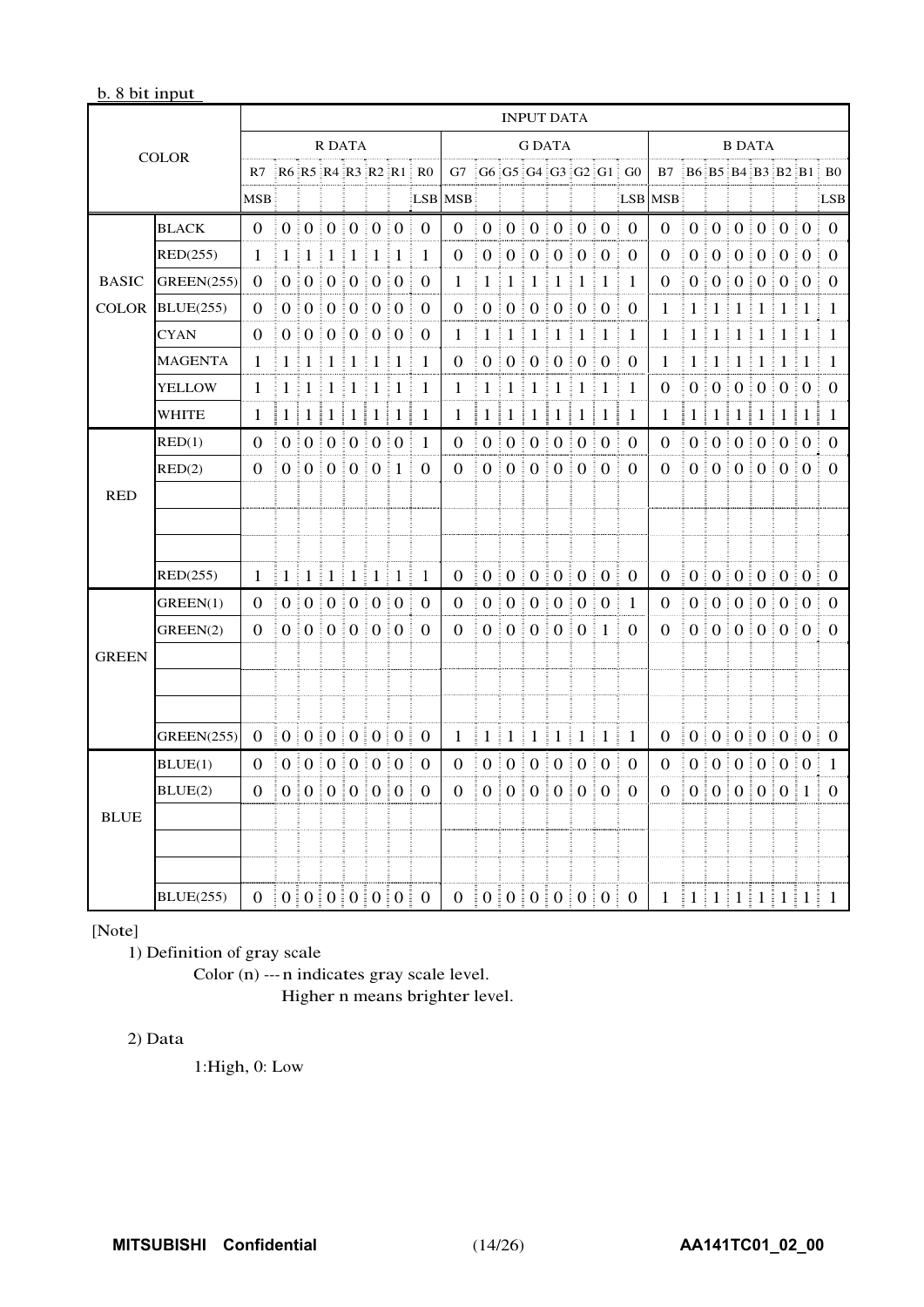#### (4) Display Position and Scan Direction

D(X,Y) shows the data number of input signal.

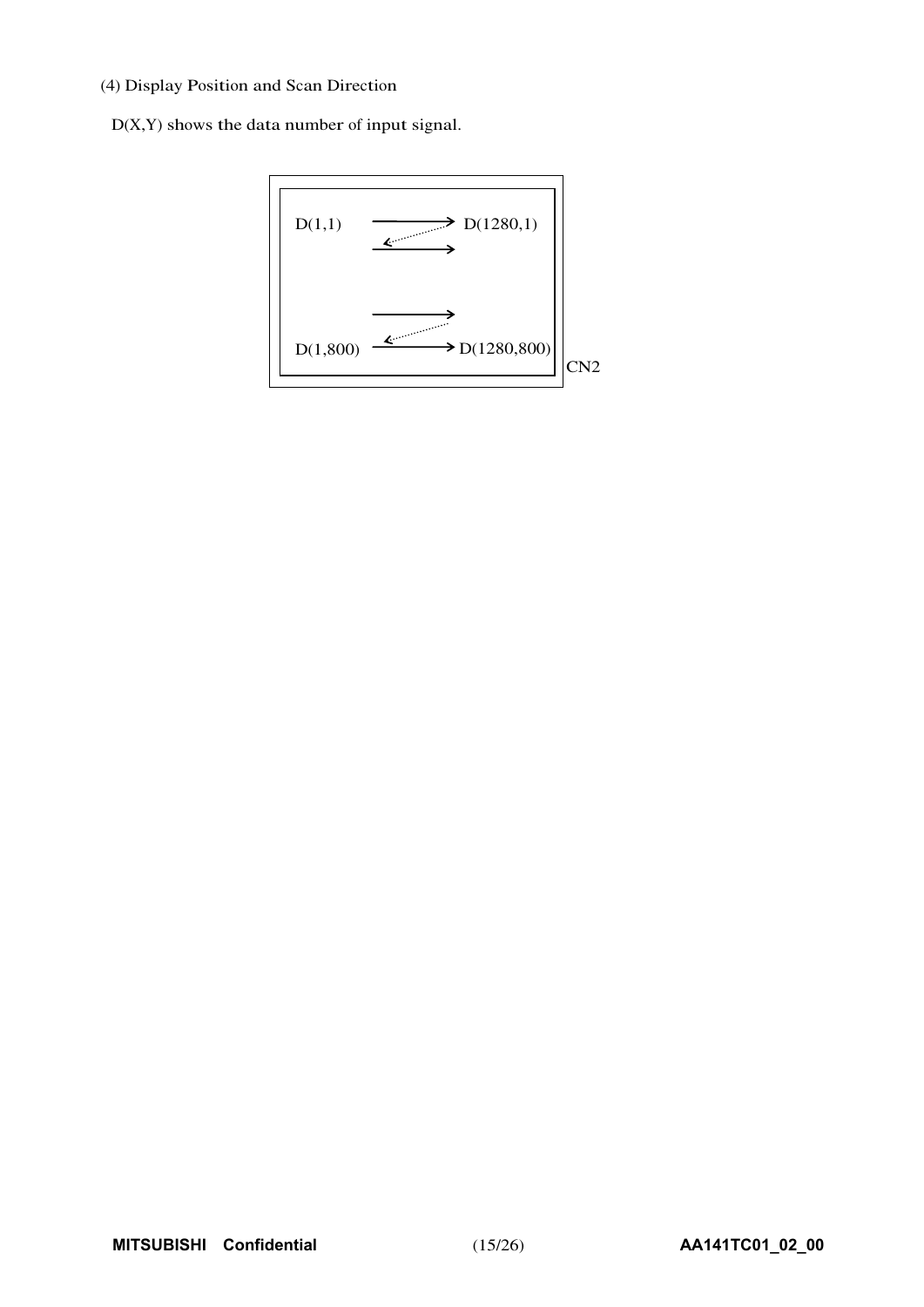# **7. BLOCK DIAGRAM**



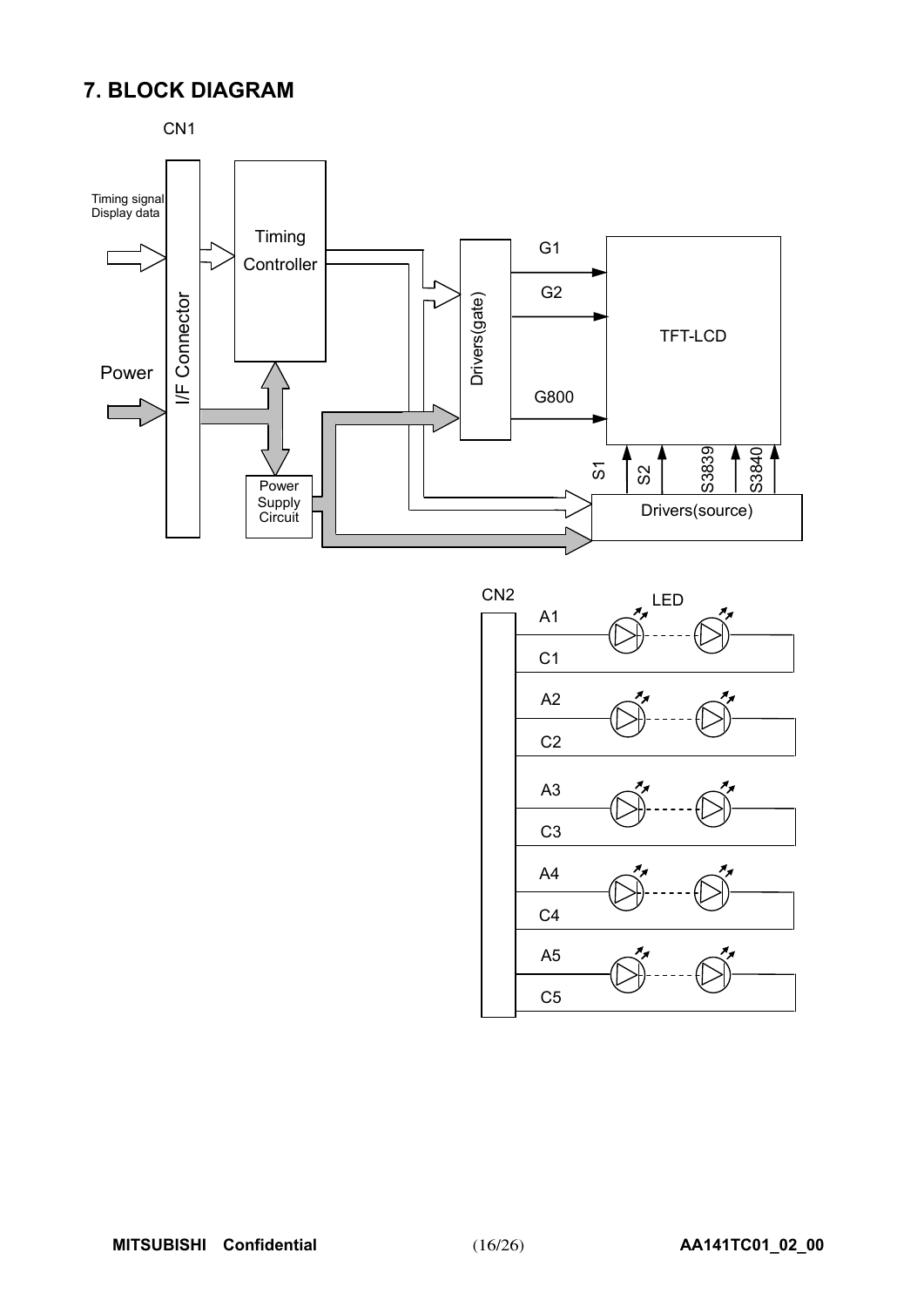# **8. MECHANICAL SPECIFICATIONS**

(1) Front Side



 $(Unit: mm)$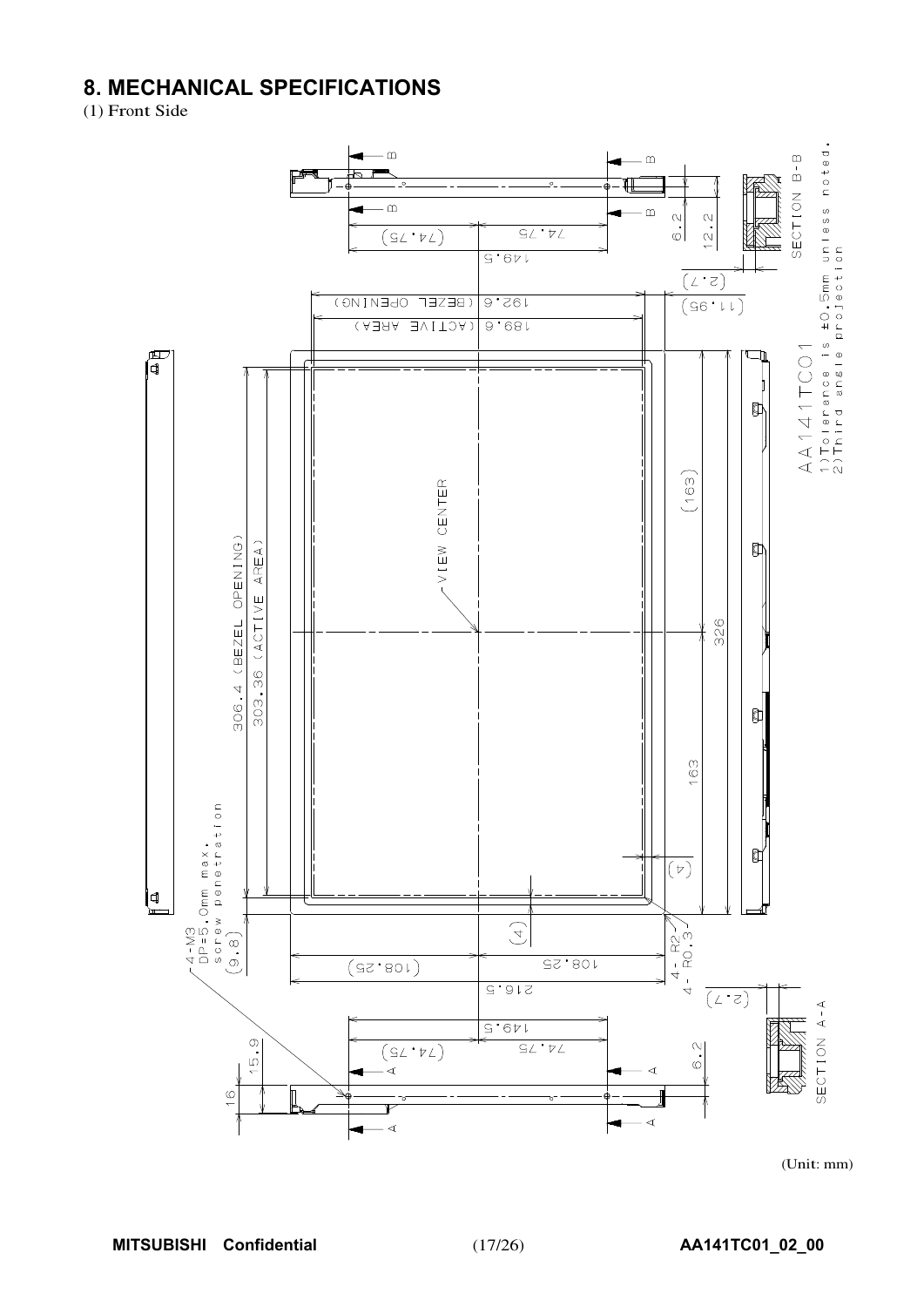

AA141TCO1<br>1)Tolerance is ±0.5mm unless noted.<br>2)Third angle projection

CN1:FI-SEB2OP-HFE (JAE)<br>CN2:SM1OB-SHLS-TF(LF)(SN) (JST)

(Unit:mm)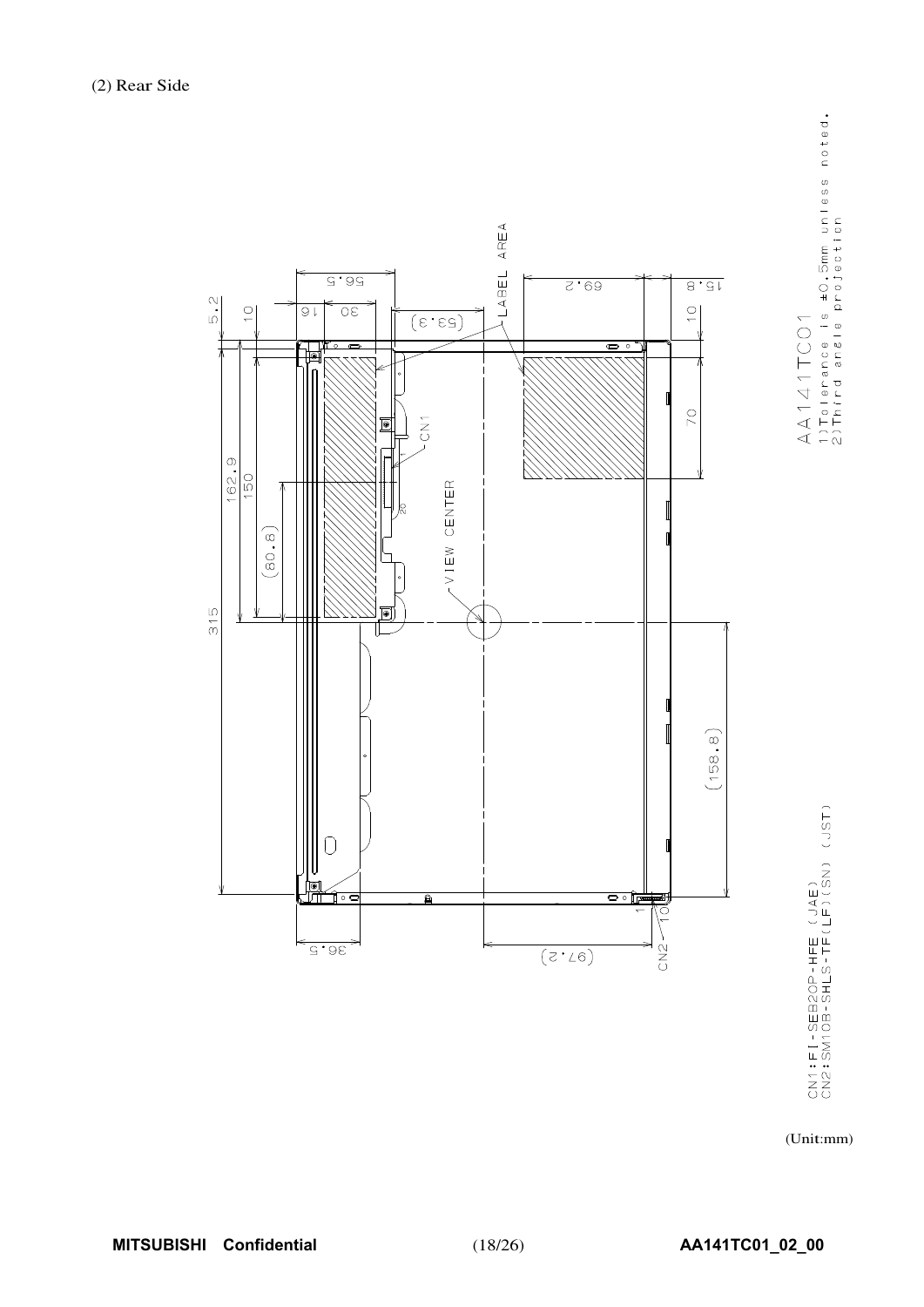|                       |            |                  | Ta=25°C, VCC=3.3V, Input Signals: Typ. values shown in Section 6      |            |                |            |                   |           |
|-----------------------|------------|------------------|-----------------------------------------------------------------------|------------|----------------|------------|-------------------|-----------|
| <b>ITEM</b>           |            | <b>SYMBOL</b>    | <b>CONDITION</b>                                                      | <b>MIN</b> | <b>TYP</b>     | <b>MAX</b> | <b>UNIT</b>       | Remarks   |
| <b>Contrast Ratio</b> |            | CR               | $\theta$ <sub>V</sub> = $0^\circ$ , $\theta$ <sub>H</sub> = $0^\circ$ | 450        | 700            | --         | $-$               | $*1)*2*5$ |
| Luminance             |            | Lw               | $\theta$ v=0°, $\theta$ H=0°                                          | 640        | 800            | $-$        | cd/m <sup>2</sup> | $*1)*5)$  |
| Luminance Uniformity  |            | $\Delta L$ w     | $\theta$ v=0°, $\theta$ H=0°                                          | $- -$      |                | 30         | $\%$              | $*1)*3*5$ |
|                       |            | tr               | $\theta$ v=0°, $\theta$ H=0°                                          | $- -$      | $\overline{4}$ | $-$        | ms                | $*1)*4*5$ |
| <b>Response Time</b>  |            | tf               | $\theta$ v=0°, $\theta$ H=0°                                          | $- -$      | 12             | $-$        | ms                | $*1)*4*5$ |
| Viewing               | Horizontal | $\theta_{\rm H}$ | $CR \ge 10$                                                           | $-65 - 65$ | $-80 - 80$     | $-$        | $\circ$           | $*1)*5)$  |
| Angle                 | Vertical   | $\theta$ v       |                                                                       | $-45 - 65$ | $-60 - 80$     | $-$        | $\circ$           | $*1)*5)$  |
| Image sticking        |            | tis              | 2 <sub>h</sub>                                                        | --         |                | 2          | S                 | $*6)$     |
|                       | Red        | Rx               |                                                                       | 0.548      | 0.588          | 0.628      |                   |           |
|                       |            | Ry               |                                                                       | 0.317      | 0.357          | 0.397      |                   |           |
| Color                 | Green      | Gx               |                                                                       | 0.300      | 0.340          | 0.380      |                   |           |
| Coordinates           |            | Gy               | $\theta$ v=0°, $\theta$ H=0°                                          | 0.497      | 0.537          | 0.577      |                   | $*1)*5)$  |
| Blue                  |            | Bx               |                                                                       | 0.105      | 0.145          | 0.185      |                   |           |
|                       |            | <b>By</b>        |                                                                       | 0.089      | 0.129          | 0.169      |                   |           |
| White                 |            | Wx               |                                                                       | 0.273      | 0.313          | 0.353      |                   |           |
|                       |            | Wy               |                                                                       | 0.289      | 0.329          | 0.369      |                   |           |

# **9. OPTICAL CHARACTERISTICS**

#### [Note]

These items are measured using EZContrast (ELDIM) for viewing angle and CS2000 (Minolta) or equivalent equipment for others under the dark room condition (no ambient light) after more than 30 minutes from turning on the backlight unless noted.

#### Condition:  $IF = 100 \text{ mA}$

Measurement method for luminance and color coordinates is as follows.



The luminance is measured according to FLAT PANEL DISPLAY MEASUREMENTS STANDARD (VESA Standard).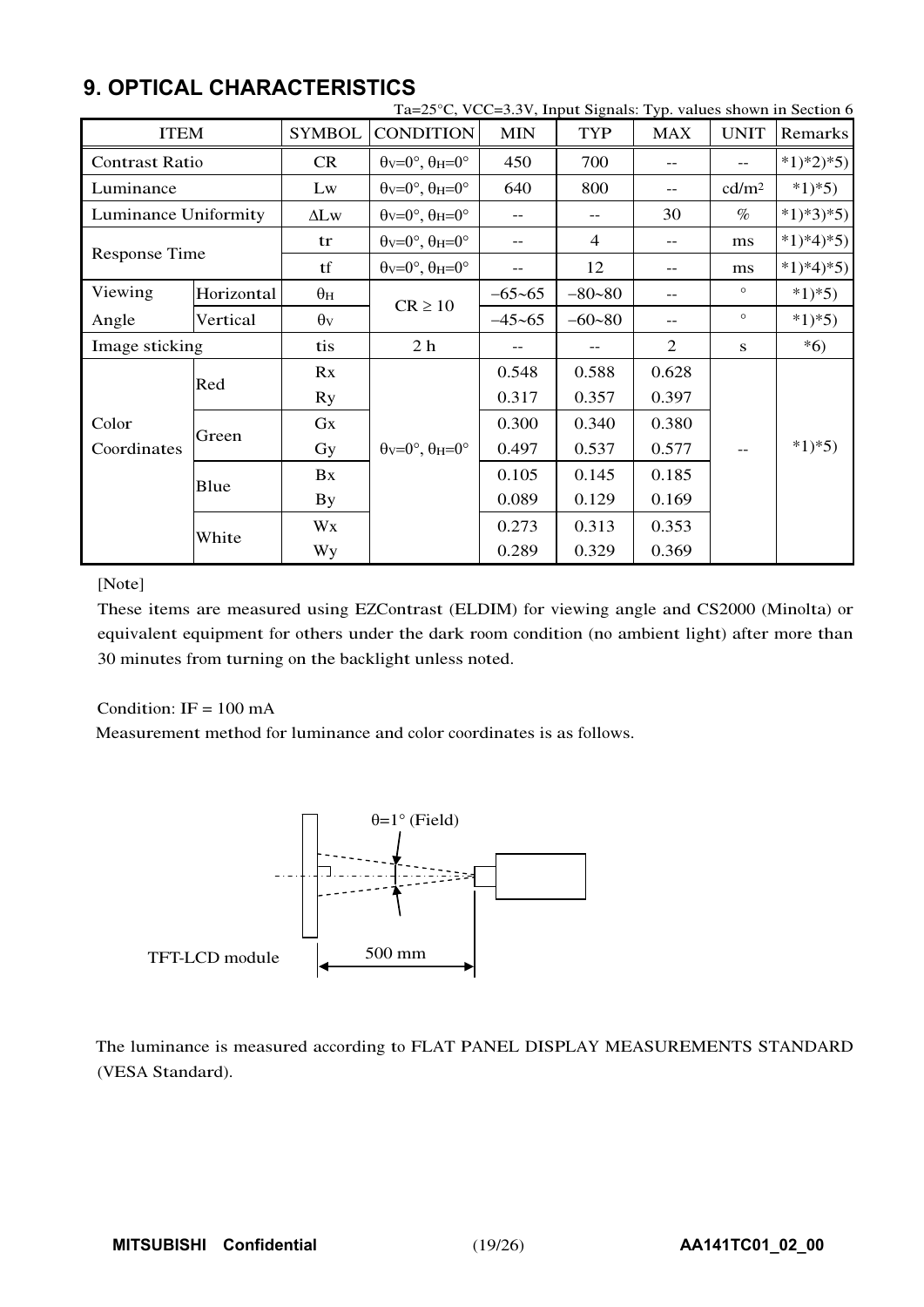#### \*1) Measurement Point

Contrast Ratio, Luminance, Response Time, Viewing Angle, Color Coordinates: Display Center Luminance Uniformity: point  $1-5$  shown in a figure below



#### \*2) Definition of Contrast Ratio

CR= Luminance with all white pixels / Luminance with all black pixels

\*3) Definition of Luminance Uniformity

 $\Delta$ Lw=[Lw(MAX)/Lw(MIN)-1]  $\times$  100

\*4) Definition of Response Time



 $*$ 5) Definition of Viewing Angle ( $\theta$ v,  $\theta$ <sub>H</sub>)

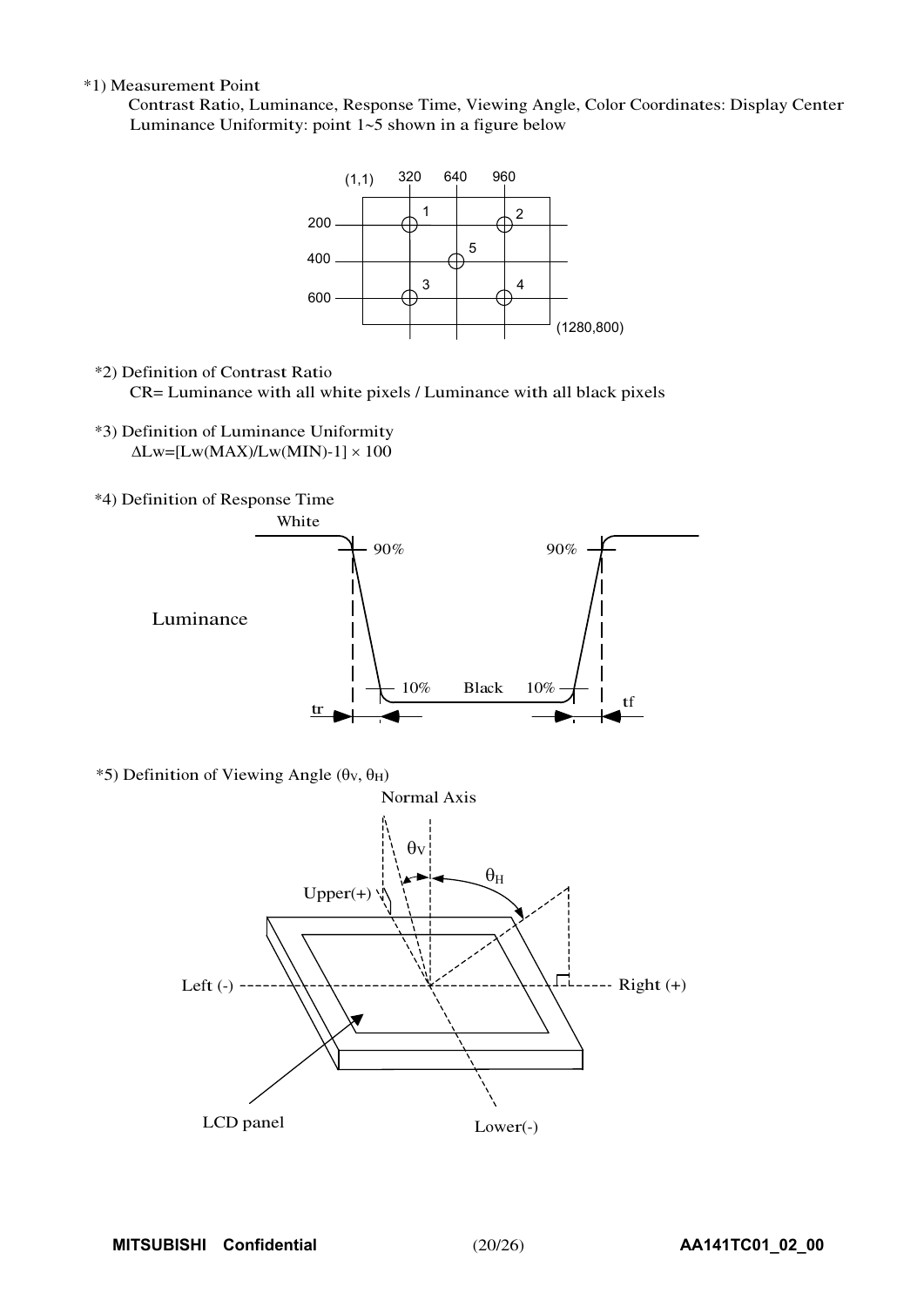\*6) Image sticking:

Continuously display the test pattern shown in the figure below for two-hours. Then display a completely white screen. The previous image shall not persist more than two seconds at 25°C.



TEST PATTERN FOR IMAGE STICKING TEST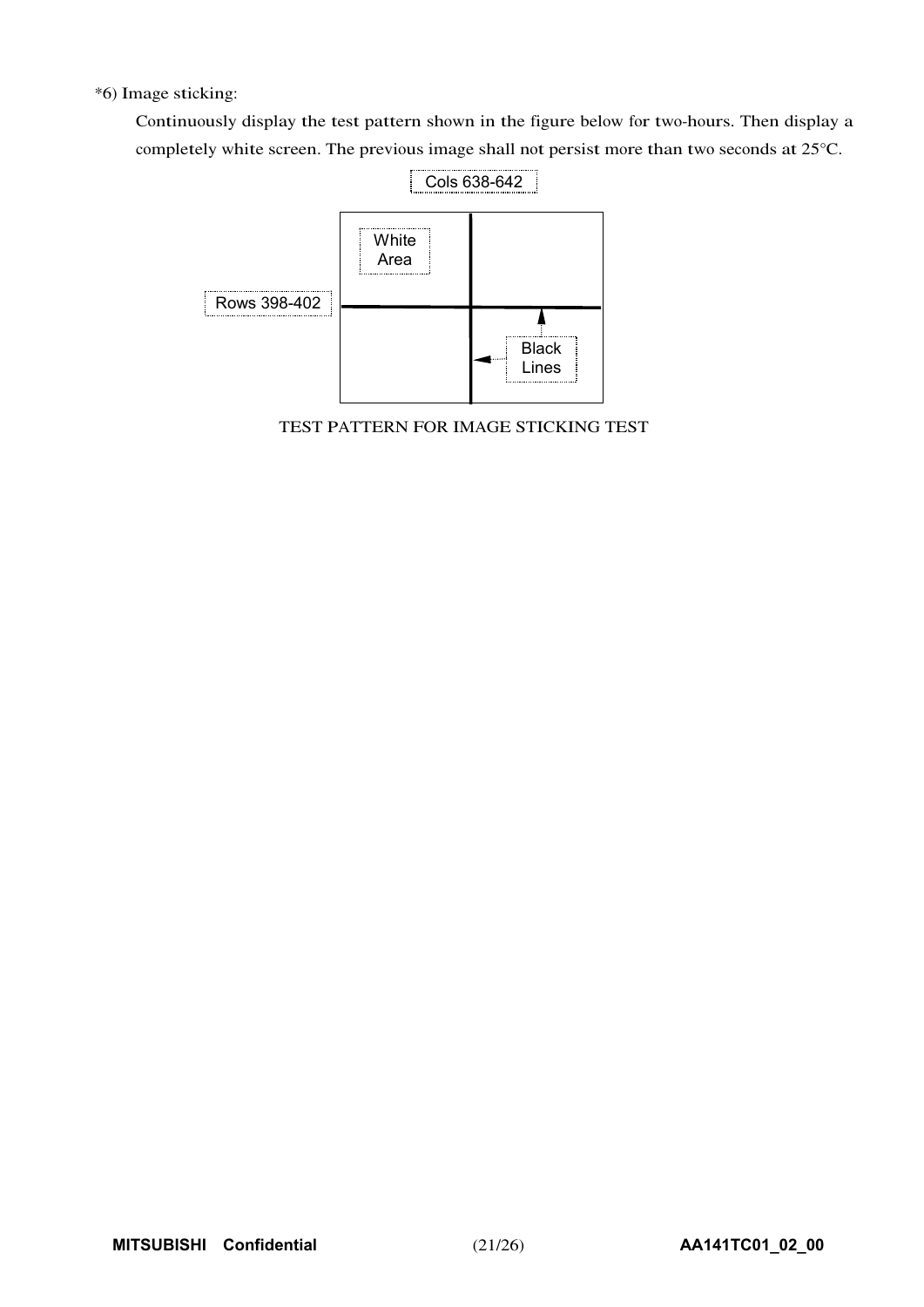# **10. RELIABILITY TEST CONDITION**

(1) Temperature and Humidity

| <b>TEST ITEM</b>                                          | <b>CONDITIONS</b>                       |
|-----------------------------------------------------------|-----------------------------------------|
| <b>HIGH TEMPERATURE</b><br><b>HIGH HUMIDITY OPERATION</b> | 40°C, 90%RH, 240 h<br>(No condensation) |
| <b>HIGH TEMPERATURE OPERATION</b>                         | $70^{\circ}$ C, 240 h                   |
| LOW TEMPERATURE OPERATION                                 | $-20^{\circ}$ C, 240 h                  |
| HIGH TEMPERATURE STORAGE                                  | 80°C, 240 h                             |
| LOW TEMPERATURE STORAGE                                   | $-20^{\circ}$ C, 240 h                  |
| THERMAL SHOCK (NON-OPERATION)                             | $-20$ °C (1h) ~ 80°C(1h),<br>100 cycles |

#### (2) Shock & Vibration

| <b>ITEM</b>                         | <b>CONDITIONS</b>                                                                                                                                                                                                                                                            |
|-------------------------------------|------------------------------------------------------------------------------------------------------------------------------------------------------------------------------------------------------------------------------------------------------------------------------|
|                                     | Shock level: $1470 \text{ m/s}^2 (150G)$                                                                                                                                                                                                                                     |
| <b>SHOCK</b>                        | Waveform: half sinusoidal wave, 2 ms                                                                                                                                                                                                                                         |
| (NON-OPERATION)                     | Number of shocks: one shock input in each direction of three mutually                                                                                                                                                                                                        |
|                                     | perpendicular axes for a total of six shock inputs                                                                                                                                                                                                                           |
| <b>VIBRATION</b><br>(NON-OPERATION) | Vibration level: $9.8 \text{ m/s}^2$ (1.0G)<br>Waveform: sinusoidal<br>Frequency range: 5 to 500 Hz<br>Frequency sweep rate: 0.5 octave /min<br>Duration: one sweep from 5 to 500 Hz in each of three mutually<br>perpendicular axis(each x,y,z axis: 1 hour, total 3 hours) |

#### (3) ESD Test

| <b>ITEM</b>                             | <b>CONDITIONS</b>                                              |
|-----------------------------------------|----------------------------------------------------------------|
| <b>CONTACT DISCHARGE</b><br>(OPERATION) | $150pF$ , $330\Omega$ , $\pm 8kV$ , 10 times at 1 sec interval |
| SIGNAL PIN DISCHARGE                    | $200pF$ , $0\Omega$ , $\pm 200V$ , 10 times at 1 sec interval  |
| (NON-OPERATION)                         |                                                                |

#### (4) Judgment standard

The judgment of the above tests should be made as follow:

- Pass: Normal display image, no damage of the display function. (ex. no line defect) Partial transformation of the module parts should be ignored.
- Fail: No display image, damage of the display function. (ex. line defect)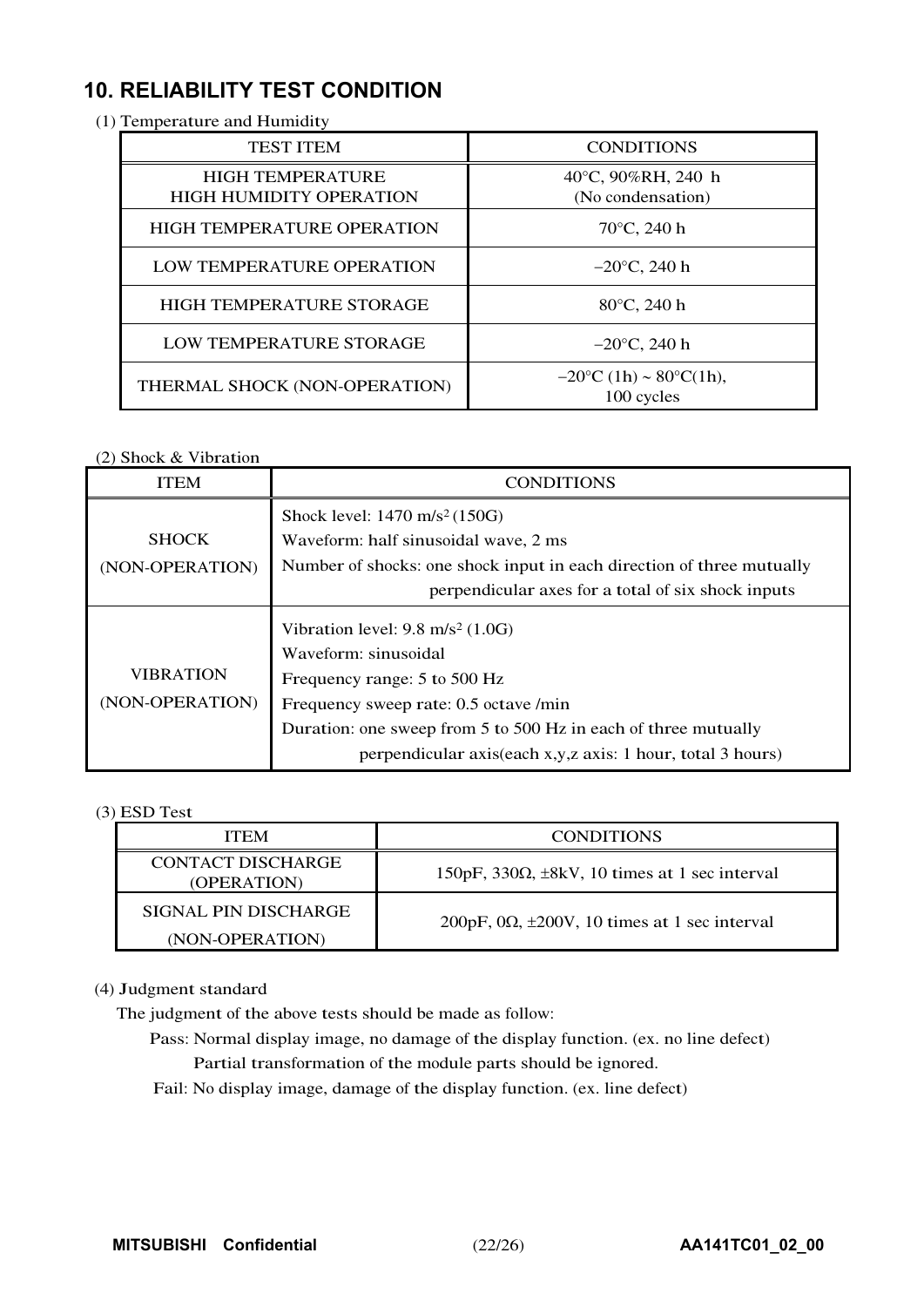# **11. OTHER FEATURE**

This LCD module complies with RoHS\*) directive.

\*) RoHS: Restriction of the use of certain hazardous substances in electrical and electronic equipment

UL1950 certified (UL File# E158720)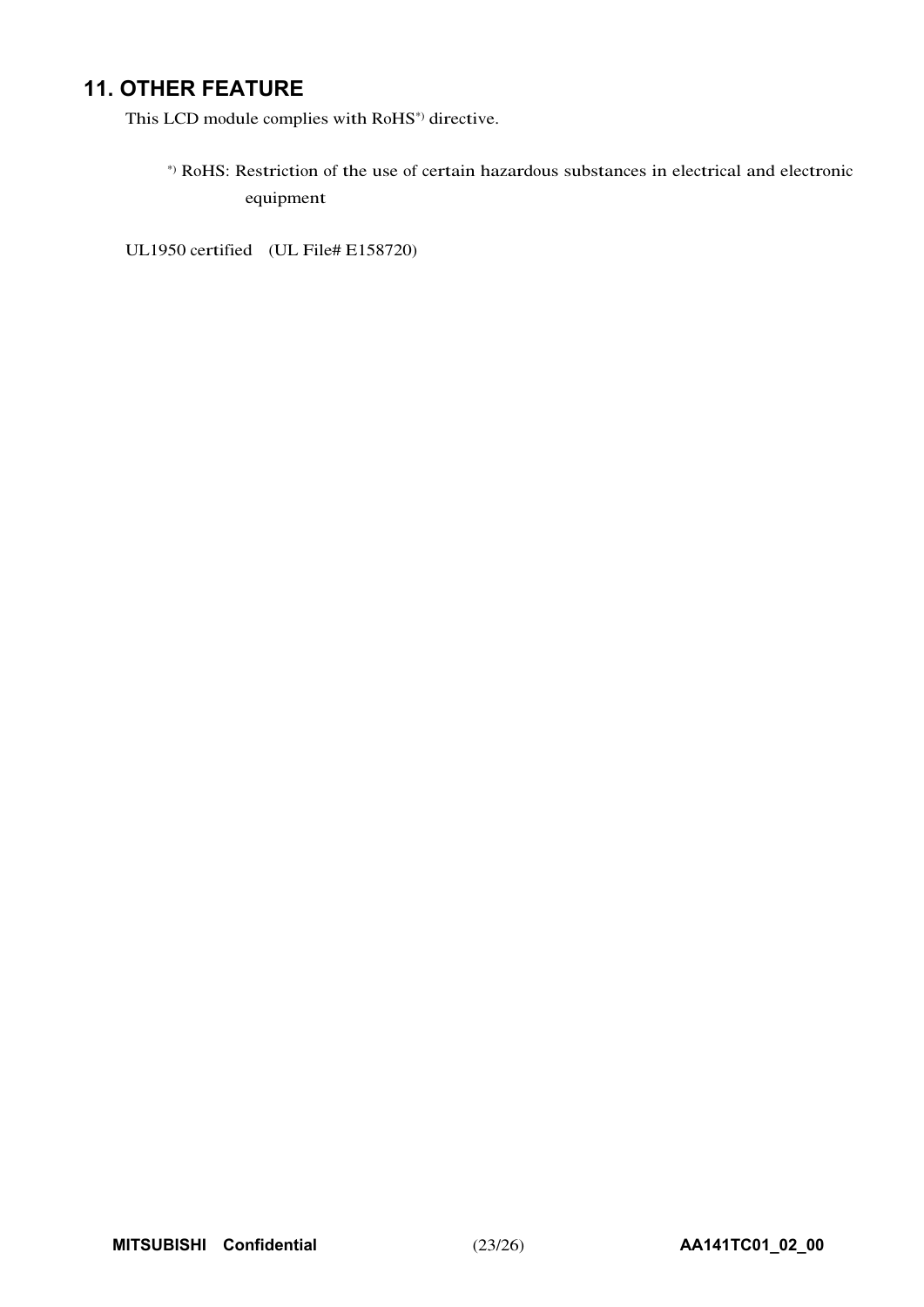## **12. HANDLING PRECAUTIONS FOR TFT-LCD MODULE**

Please pay attention to the followings in handling TFT-LCD products;

#### **(1) ASSEMBLY PRECAUTION**

- a. Please mount the LCD module by using mounting hole with a screw clamping torque less than 0.5 Nm. Please do not bend or wrench the LCD module in assembling. Please do not drop, bend or twist the LCD module in handling.
- b. Please design display housing in accordance with the following guide lines.
	- (a) Housing case must be designed carefully so as not to put stresses on LCD and not to wrench module.
	- (b) Under high temperature environment, performance and life time of LED may heavily shorten. When you design with our LCD product, please consider radiating heat and ventilation for good heat management.
	- (c) Keep sufficient clearance between LCD module back surface and housing when the LCD module is mounted. Approximately 1.0mm of the clearance in the design is recommended taking into account the tolerance of LCD module thickness and mounting structure height on the housing.
	- (d) When some parts, such as, FPC cable and ferrite plate, are installed underneath the LCD module, still sufficient clearance is required, such as 0.5mm. This clearance is, especially, to be reconsidered when the additional parts are implemented for EMI countermeasure.
	- (e) Design the LED driver location and connector position carefully so as not to give stress to LED backlight cable.
	- (f) Keep sufficient clearance between LCD module and the others parts, such as inverter and speaker so as not to interfere the LCD module. Approximately 1.0 mm of the clearance in the design is recommended.
	- (g) To avoid local elevation/decrease of temperature, considering location of heating element, heat release, thermal design should be done.
- c. Please do not push or scratch LCD panel surface with anything hard. And do not soil LCD panel surface by touching with bare hands. (Polarizer film, surface of LCD panel is easy to be flawed.)
- d. Please wipe off LCD panel surface with absorbent cotton or soft cloth in case of it being soiled.
- e. Please wipe off drops of adhesives like saliva and water on LCD panel surface immediately. They might damage to cause panel surface variation and color change.
- f. Please do not take a LCD module to pieces and reconstruct it. Resolving and reconstructing modules may cause them not to work well.
- g. Please do not touch metal frames with bare hands and soiled gloves. A color change of the metal frames can happen during a long preservation of soiled LCD modules.
- h. Please handle metal frame carefully because edge of metal frame is very sharp.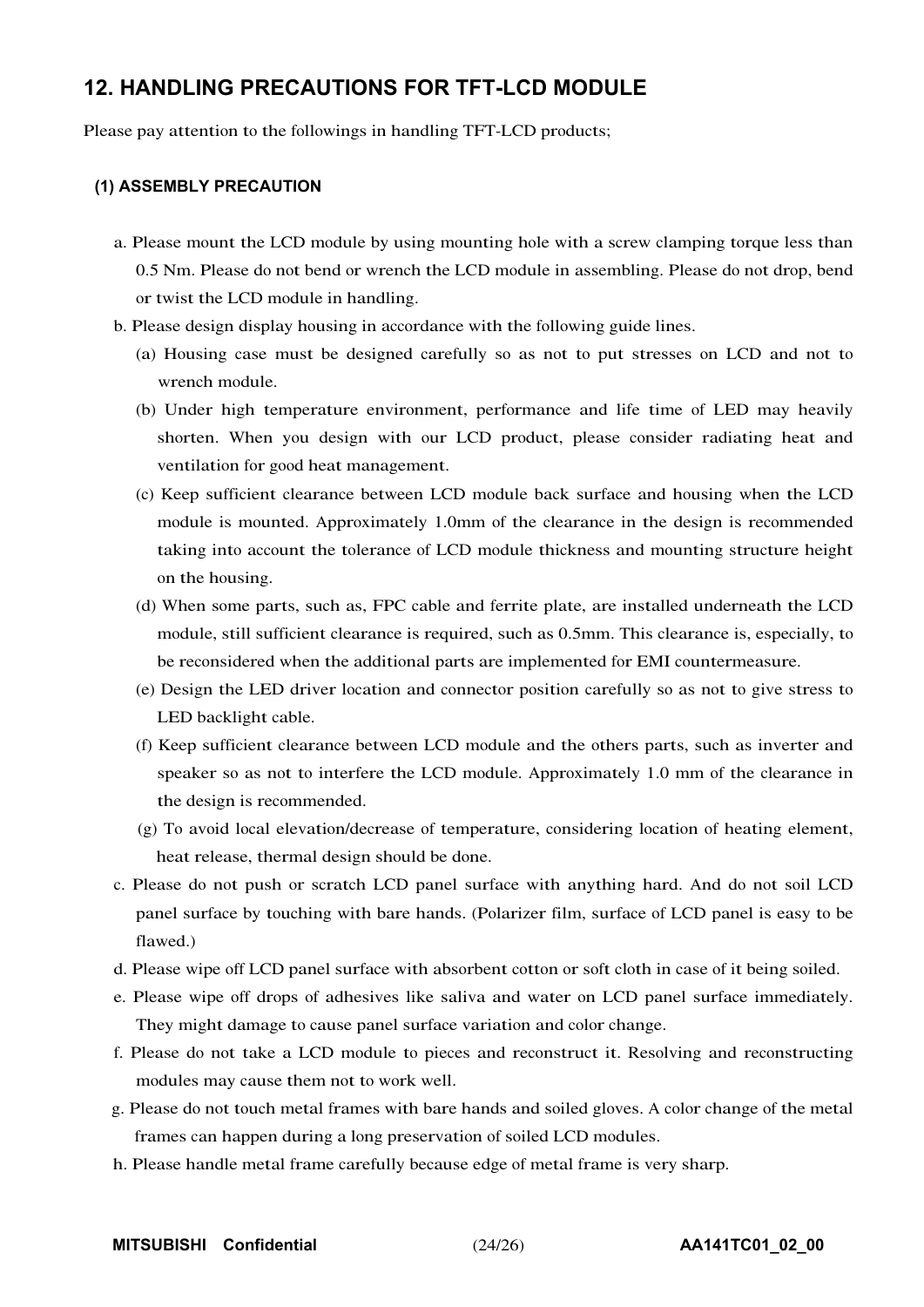- i. Please connect the metal frame of LCD module to GND in order to minimize the effect of external noise and EMI.
- j. Be sure to connect the cables and the connecters correctly.

#### **(2) OPERATING PRECAUTIONS**

- a. Please be sure to turn off the power supply before connecting and disconnecting signal input cable.
- b. Please do not change variable resistance settings in LCD module. They are adjusted to the most suitable value. If they are changed, it might happen LCD does not satisfy the characteristics specification.
- c. The interface signal speed is very high. Please pay attention to transmission line design and other high speed signal precautions to satisfy signal specification.
- d. Condensation might happen on the surface and inside of LCD module in case of sudden change of ambient temperature. Please take care so as not to cause any damage mentioned on (1)-d.
- e. Please pay attention not to display the same pattern for very long time. Image sticking might happen on LCD. Although image sticking may disappear as the operation time proceeds, screen saver function is recommended not to cause image sticking.
- f. Please obey the same safe instructions as ones being prepared for ordinary electronic products.

#### **(3) PRECAUTIONS WITH ELECTROSTATICS**

- a. This LCD module use CMOS-IC on circuit board and TFT-LCD panel, and so it is easy to be affected by electrostatics. Please be careful with electrostatics by the way of your body connecting to the ground and so on.
- b. Please remove protection film very slowly from the surface of LCD module to prevent from electrostatics occurrence.

#### **(4) STORAGE PRECAUTIONS**

LCD should be stored in the room temperature environment with normal humidity. The LCD inventory should be processed by first-in first-out method.

#### **(5) SAFETY PRECAUTIONS**

- a. When you waste damaged or unnecessary LCDs, it is recommended to crush LCDs into pieces and wash them off with solvents such as acetone and ethanol, which should later be burned.
- b. If any liquid leaks out of a damaged glass cell and comes in contact with the hands, wash off thoroughly with soap and water.
- c. Be sure to turn off the power supply when inserting or disconnecting the LED backlight cable.